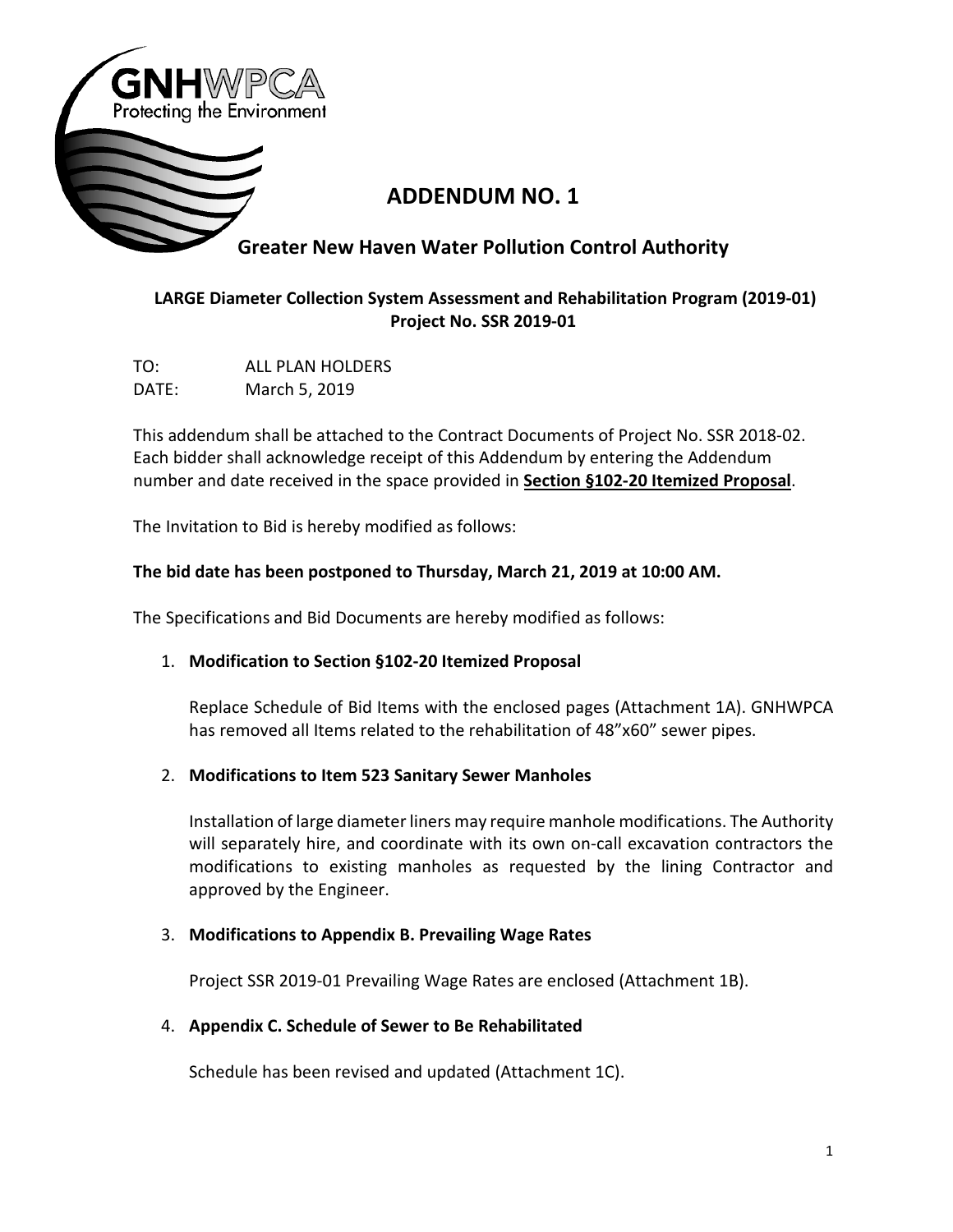## 5. **Appendix D. Contract Drawings**

Drawing No. 10, sewer rehabilitation along James Street has been added to the Bid Documents (Attachment 1D).

Project No. SSR 2019-01 provided for questions or requests for clarification to be received in writing by the Authority through March 15, 2019 at 12:00 PM (As stated during the Pre-Bid meeting held February 28, 2019). The following is provided in response to questions received to date.

#### **Questions submitted by Michael Cronin, Insituform Technologies**

- 1. Traffic control measures required by the City are notoriously slow and require expenses far above and beyond standard MUTCD, furthermore the Traffic Dept. is generally non-responsive and difficult to work with. This department impacts the following, including, but not limited to: timeline of the project due to in explicably delayed permits, production within projects due to delayed permits, they also may impact bypass locations, approved hydrant accessibility and site access/workability. It is impossible for a contractor to estimate the costs and impacts of the traffic requirements without some idea what the requirements might be to perform work. Furthermore, it does not allow fair and level bidding field for those inexperienced with this process because, again these financial impacts are exponentially more than a standard Maint. And Protection of Traffic budget. Has the WPCA had any conversations regarding the appropriate MPT and what the Traffic Department may approve for traffic control plans and measures? Will the owner provide these plans? **Response**: No, Maintenance and Protection of Traffic plan shall be prepared by the Contractor and approved by the City's Traffic Department or CTDOT as applicable. MPT plans must follow the City's Standards and MUTCD Manual Standards. Professional presentation of the plans and permit application is expected. Contractor may consider hiring a Professional Engineer to prepare the required MPT plans at no additional cost to the Authority. Item 971 Maintenance and Protection of Traffic is a lump sum item.
- 2. Fire hydrant usage is limited by both RWA and the Fire Department and large diameter lining/cleaning requires a great deal of water. Can the owner provide a list of allowable hydrants for this project? **Response**: Contractor shall assume that there will be an available Fire hydrant in the general location of the project. Contractor shall not exceed a maximum flow rate from the hydrants of 200 gpm.
- 3. Can the owner provide a list of properties where individual bypass will be required? **Response:** No.
- 4. Can the owner provide work hours and any work restrictions for the numerous locations?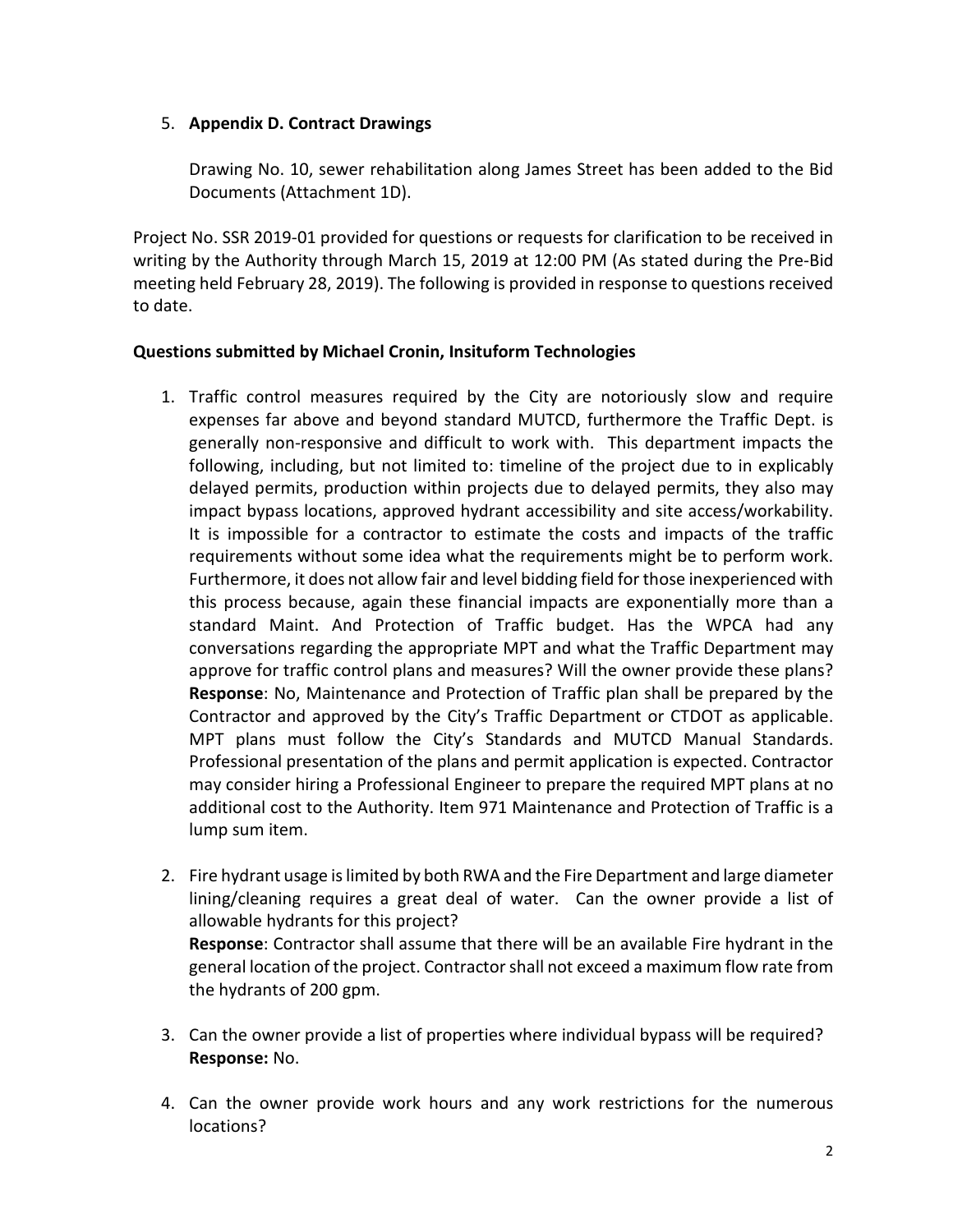**Response:** City of New Haven work hours are 7am to 7pm. On George Street and State Street the work hours are 9am to 4pm. It is unrealistic to assume the Contractor can complete any large diameter lining work under those work hours. Contractor shall state clearly on their traffic permit application the anticipated work periods, including night work, to receive appropriate comments and/or additional requirements from the Traffic Department.

- 5. Will the owner/traffic department allow the use of road ramps for bypass? **Response:** Traffic and Parking Department will usually only approve the use of ramps on driveways. Bid Item 205 & 407 are estimates to cover the costs of burying bypass pipes on shallow trenches.
- 6. Can plans be provided with upstream and downstream manholes shown for bypass purpose? **Response**: Yes, plans will be made available to the low bidder. Access to GNHWPCA GIS Web Viewer will be available for planning purposes at the following address: (https://giswebviewer.gnhwpca.com/gnhwpca/index.html). Send email to rceballos@gnhwpca.com to request access credentials.
- 7. What are the shapes of the non-round pipes?? **Response**: Oval or egg shaped.
- 8. Can hydrants be used to fill and/or flush the bypass system? **Response**: Yes; only approved RWA fire hydrants may be used for project activities.
- 9. If an outside contractor is used for the excavation associated with the manhole modifications, will this contractor also perform excavation associated with bypass? **Response:** No, the Authority's Contractor will only address manhole modifications. Below is the list of GNHWPCA on-call excavation contractors. Bidders may consider hiring any qualified company to complete all excavation associated with bypass pumping.

Blakeslee Arpaia Chapman Contact - Marshall Renkowsky - (W) 203-488-2500, (C) 203-496-1437

Burns Construction Contact - Anthony DiVirgilio - (C) 203-395-5314

C.J. Fucci Construction Contact - Lee Reopell - (W) 203-469-1606, (C) 203-999-3714

J.J. Brennan Construction Contact 1 - Nick Teodosio - (W) 203-929-6314, (C) 203-410-1463 Contact 2 - Gary DeRosa - (W) 203-929-6314, (C) 203-395-2121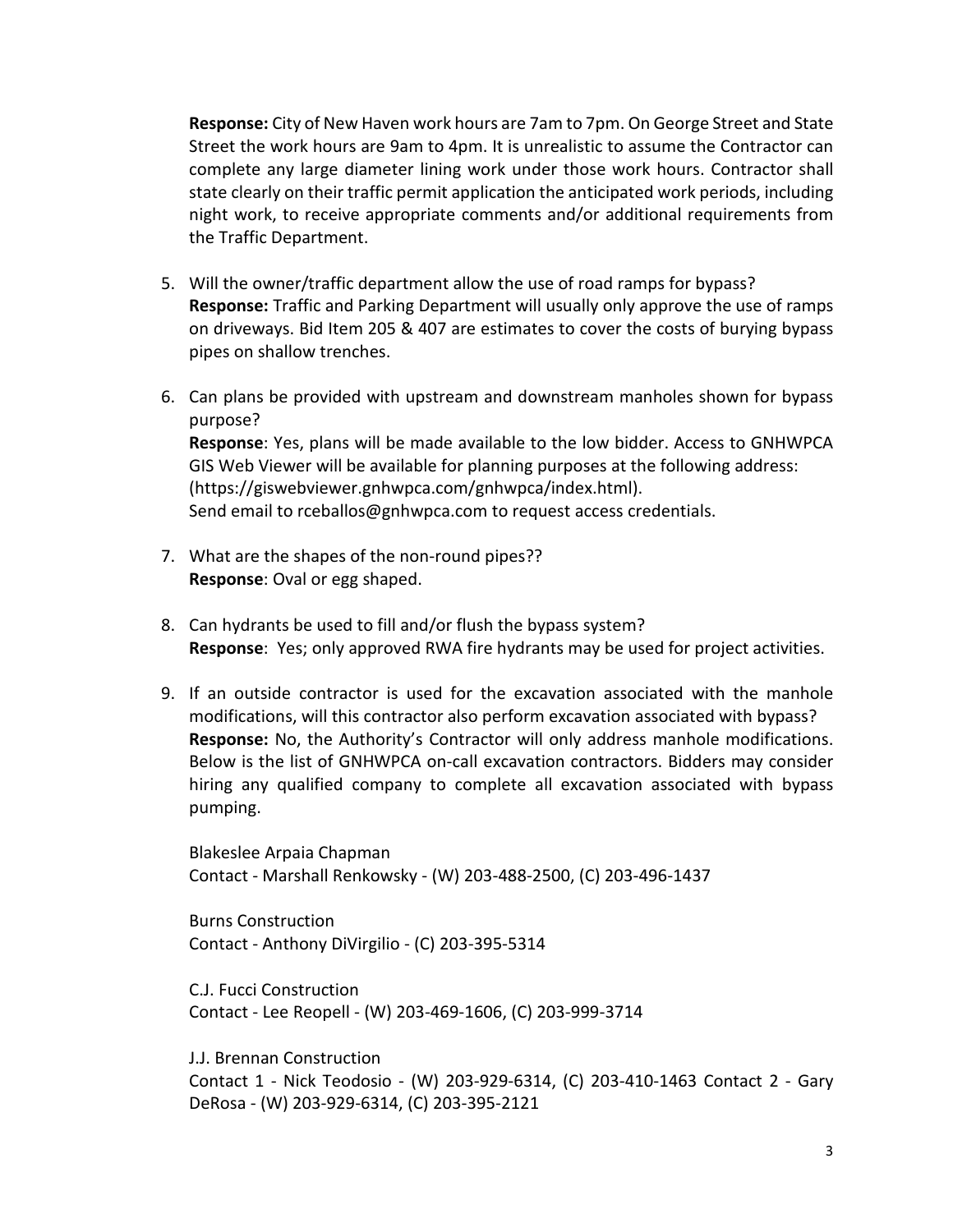Laydon Industries Contact - Jeff Polley - (W) 203-752-0321, (C) 203-654-0012

- 10. Please confirm that bid items 205 and 407 are for trenching and restoration of the bypass piping and the trenching is not to be included in item 516, sanitary flow control and bypass pumping. **Response:** Yes, that is correct.
- 11. As in the pre bid meeting, the flows given in the spec. are informational only and not to be considered as a specific design spec. Contractor to design on observed flows and actual bypass design and path of piping. Please confirm. **Response:** That is NOT correct. The Authority has established, based on the LTCP Hydraulic Model, the average daily flows and design flows (peak flows) on the sewers to be rehabilitated. Contractor shall provide pumps and bypass lines of adequate capacity and size to convey the stated design flows.
- 12. The lining of the wooden pipe on Whalley Ave could prove to be very risky. The pipe, for the most part, is unrestrained as it crosses the bridge. Inversion pressures could be as much as 9 lbs or more. Who will be responsible if a pipe failure occurs during the lining process?

**Response:** Host pipe is encased in concrete and the Authority does not consider the proposed rehabilitation method to impose a problem or create an additional risk of failure.

#### **Questions submitted by Orlando Holmes, Spiniello**

- 1. Will the the City be adding an item for reconstruction of manholes by the VF? **Response:** No. As stated previously it is the Authority's responsibility to complete any required manhole modification.
- 2. Are there any videos or reports available? **Response:** There are videos available of the sewers on Canner Street.
- 3. Does the City have location were the Contractor can dispose of debris removed from the sewer lines? **Response:** Per Item 518 Sanitary Sewer Cleaning.
- 4. Will open-cut point repairs be cover under items 205 & 407 or will they be on a change order basis. If not for point repairs, how with items 205 & 407 be utilized under on this contract? **Response:** It is the Authority's responsibility to complete any required point repair. Bid Item 205 & 407 are estimates to cover the costs of burying bypass pipes on shallow trenches.
- 5. What plan sheet is the 48"x60" CIPP lining located on?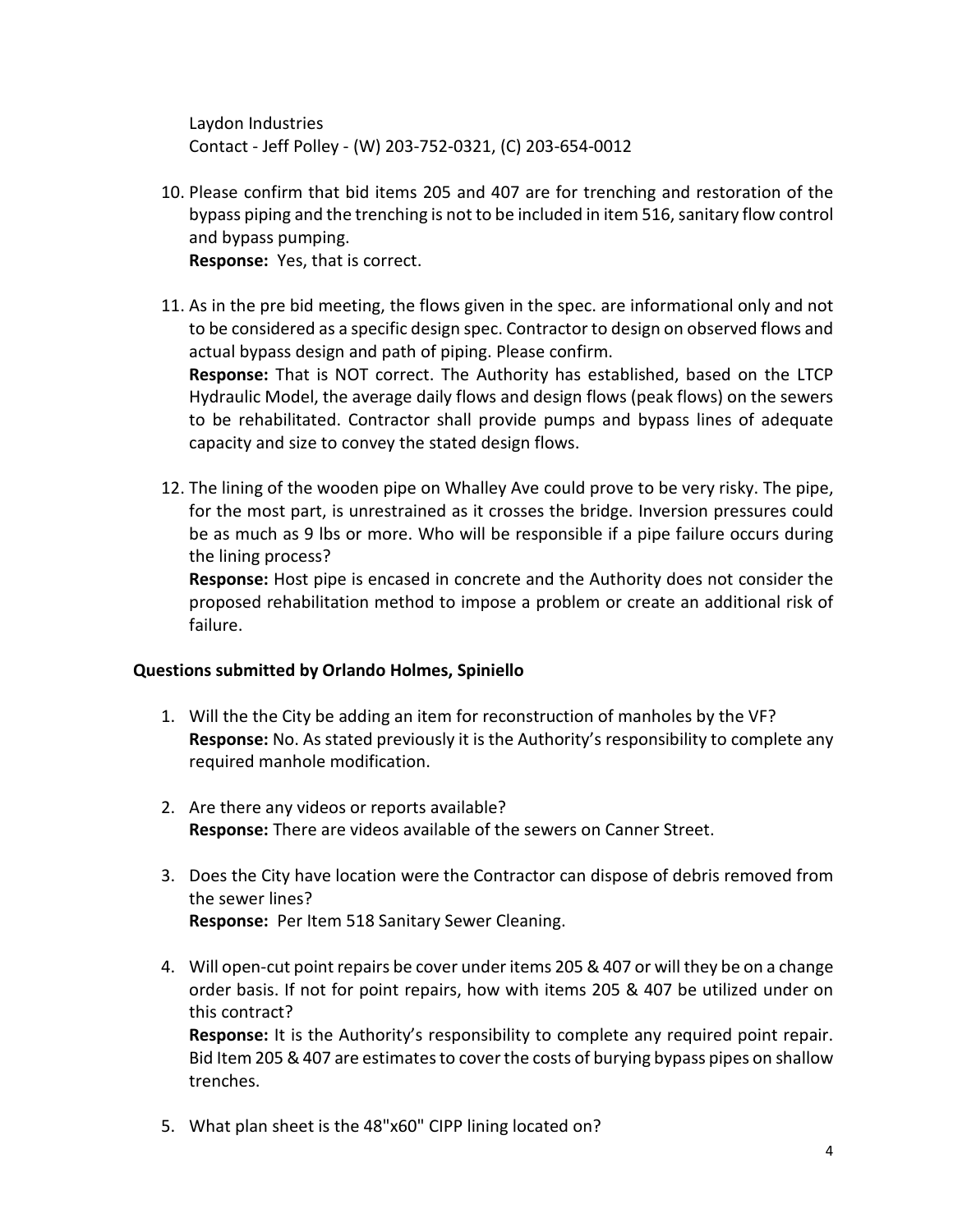Response: The 48"x60" pipe was removed from this contract. Please refer to Appendix C for the schedule of sewers included in this project.

6. What is the Engineer's estimate for this project? Response: \$1,700,000.00

- END OF ADDENDUM No. 1 -

**ADDENDUM No. 1 ISSUED BY: GREATER NEW HAVEN WATER POLLUTION CONTROL AUTHORITY** 

Thomas V. Sgroi, PE Director of Engin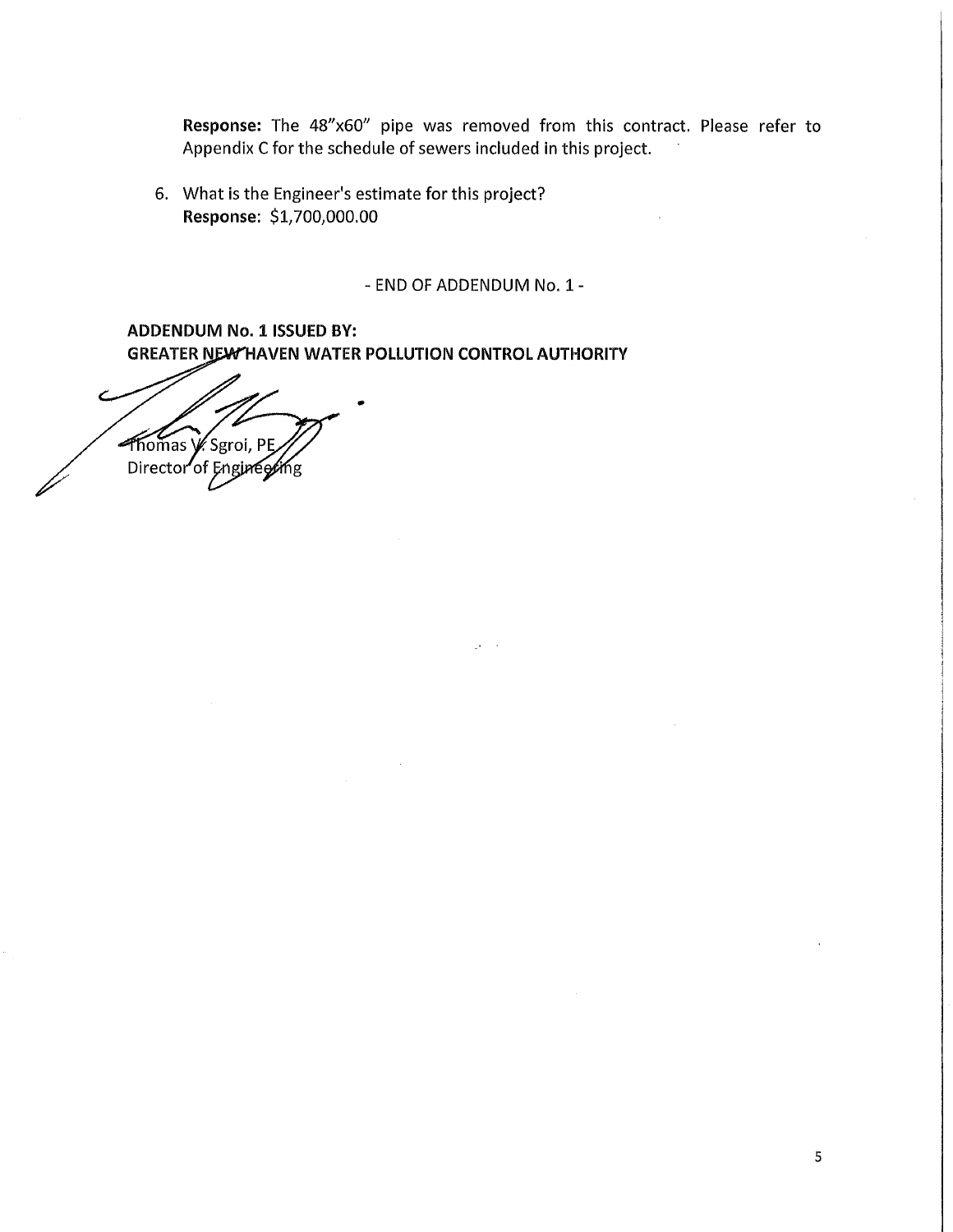**ATTACHMENT 1A**

**GNHWPCA PROJECT NO. SSR 2019-01**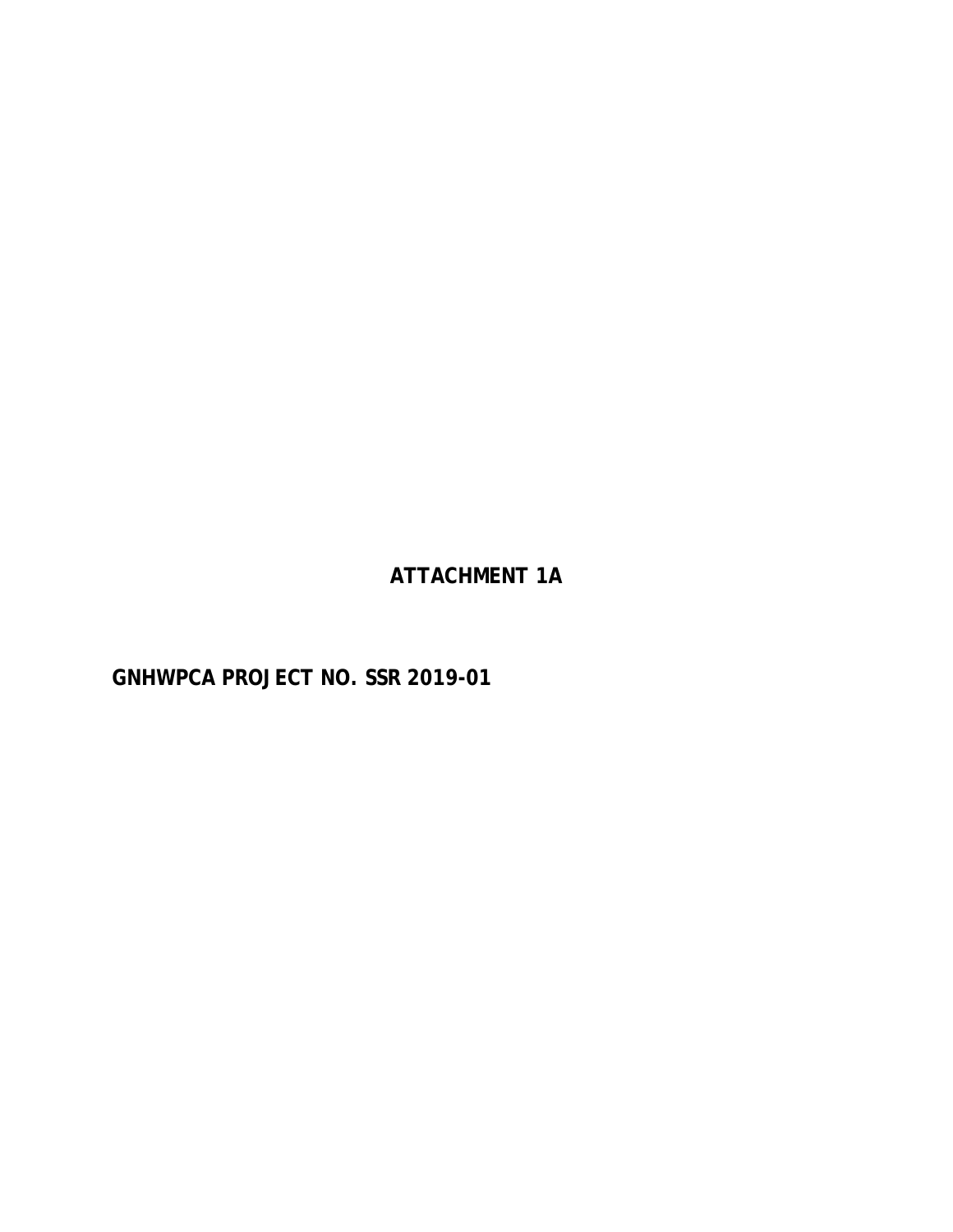

| <b>ITEM</b>   | <b>ESTIMATED</b> | <b>UNIT</b> | <b>ITEM WITH UNIT PRICE WRITTEN IN WORDS</b>                                             | UNIT BID PRICE |            | <b>AMOUNT BID</b> |            |
|---------------|------------------|-------------|------------------------------------------------------------------------------------------|----------------|------------|-------------------|------------|
| <b>NUMBER</b> | QUANTITY         |             |                                                                                          | <b>DOLLARS</b> | <b>CTS</b> | <b>DOLLARS</b>    | <b>CTS</b> |
| 205           | 30               | <b>CY</b>   | Cubic Yard<br><b>Trench Excavation and Backfill</b>                                      |                |            |                   |            |
|               |                  |             | For -                                                                                    |                |            |                   |            |
|               |                  |             |                                                                                          |                |            |                   |            |
| 407           | 50               | SY          | Square Yard<br>Bituminous Concrete Trench Repair<br>Class 2, Thickness 4 inches<br>For - |                |            |                   |            |
| 516           | 1                | LS.         | Lump Sum<br>Sanitary Sewer Flow Control and Bypass<br>Pumping<br>For -                   |                |            |                   |            |
|               |                  |             |                                                                                          |                |            |                   |            |
| 518.01.1      | 1283             | LF          | Linear Foot<br>Sanitary Sewer Hydraulic Cleaning (Light)<br>20"x30" Brick                |                |            |                   |            |
|               |                  |             | For -                                                                                    |                |            |                   |            |
| 518.01.2      | 849              | LF          | Linear Foot<br>Sanitary Sewer Hydraulic Cleaning (Light)<br>25"x37" Brick                |                |            |                   |            |
|               |                  |             | For -                                                                                    |                |            |                   |            |
| 518.01.3      | 125              | LF          | <b>Linear Foot</b><br>Sanitary Sewer Hydraulic Cleaning (Light)<br>36" Wood              |                |            |                   |            |
|               |                  |             | For -                                                                                    |                |            |                   |            |
| 518.01.4      | 842              | LF          | Linear Foot<br>Sanitary Sewer Hydraulic Cleaning (Light)<br>30"x45"" Brick<br>For -      |                |            |                   |            |
|               |                  |             |                                                                                          |                |            |                   |            |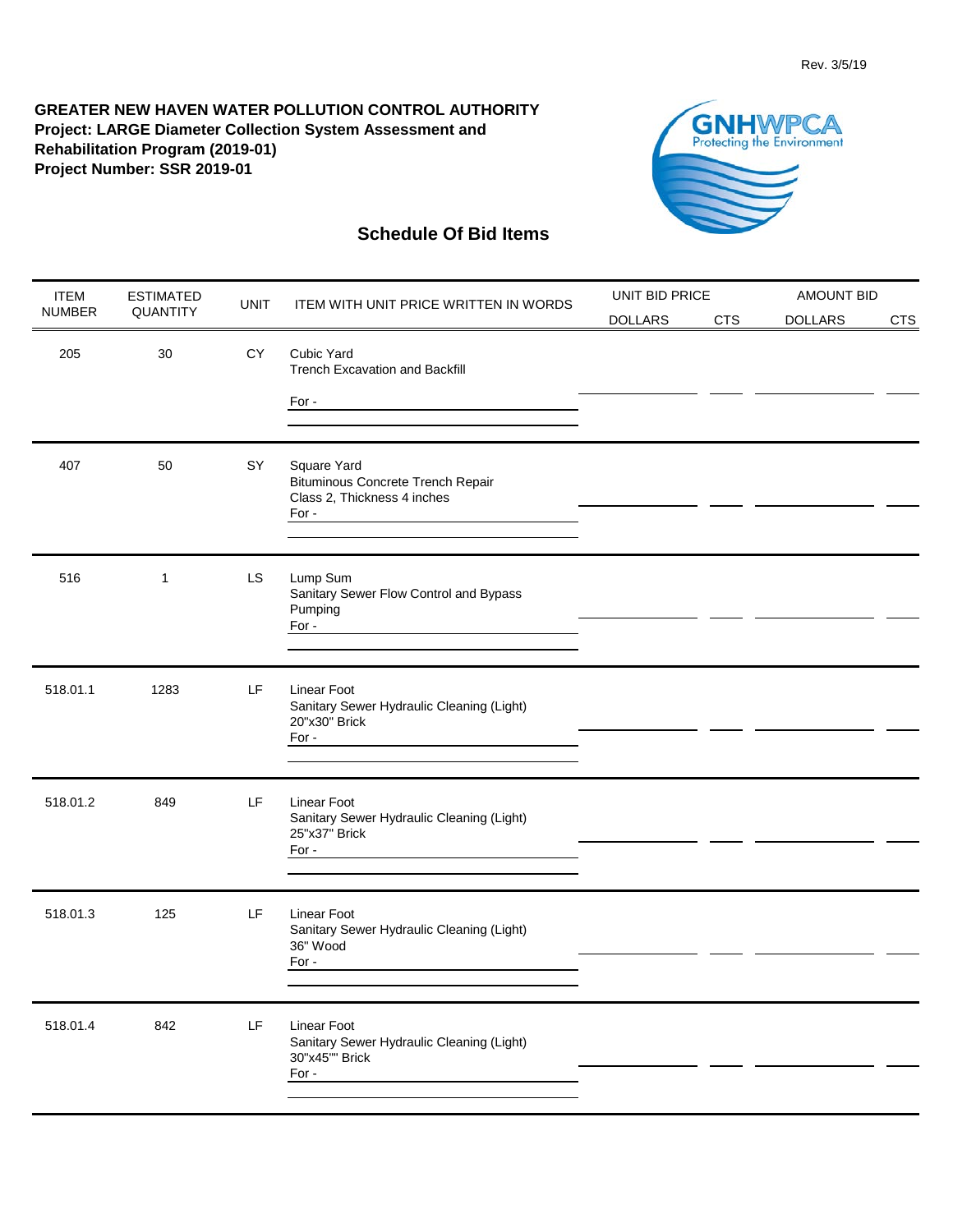

| <b>ITEM</b>   | <b>ESTIMATED</b> | <b>UNIT</b> | <b>ITEM WITH UNIT PRICE WRITTEN IN WORDS</b>                                                                                                                                              | UNIT BID PRICE |            | <b>AMOUNT BID</b> |            |
|---------------|------------------|-------------|-------------------------------------------------------------------------------------------------------------------------------------------------------------------------------------------|----------------|------------|-------------------|------------|
| <b>NUMBER</b> | QUANTITY         |             |                                                                                                                                                                                           | <b>DOLLARS</b> | <b>CTS</b> | <b>DOLLARS</b>    | <b>CTS</b> |
| 518.01.5      | 824              | LF          | <b>Linear Foot</b><br>Sanitary Sewer Hydraulic Cleaning (Light)<br>35"x52" Brick<br>For -                                                                                                 |                |            |                   |            |
| 518.01.6      | 1056             | LF          | <b>Linear Foot</b><br>Sanitary Sewer Hydraulic Cleaning (Light)<br>48" Brick<br>For -                                                                                                     |                |            |                   |            |
| 520.01.1      | 1283             | LF          | <b>Linear Foot</b><br>20"x30" Sanitary Sewer CIPP Lining<br>For -                                                                                                                         |                |            |                   |            |
| 520.01.2      | 849              | LF.         | <b>Linear Foot</b><br>25"x37" Sanitary Sewer CIPP Lining<br>For -<br><u> 1980 - Johann Barn, mars ann an t-Amhain Aonaich an t-Aonaich an t-Aonaich ann an t-Aonaich ann an t-Aonaich</u> |                |            |                   |            |
| 520.01.3      | 125              | LF.         | <b>Linear Foot</b><br>36" Sanitary Sewer CIPP Lining                                                                                                                                      |                |            |                   |            |
| 520.01.4      | 842              | LF          | <b>Linear Foot</b><br>30"x45" Sanitary Sewer CIPP Lining<br>For -                                                                                                                         |                |            |                   |            |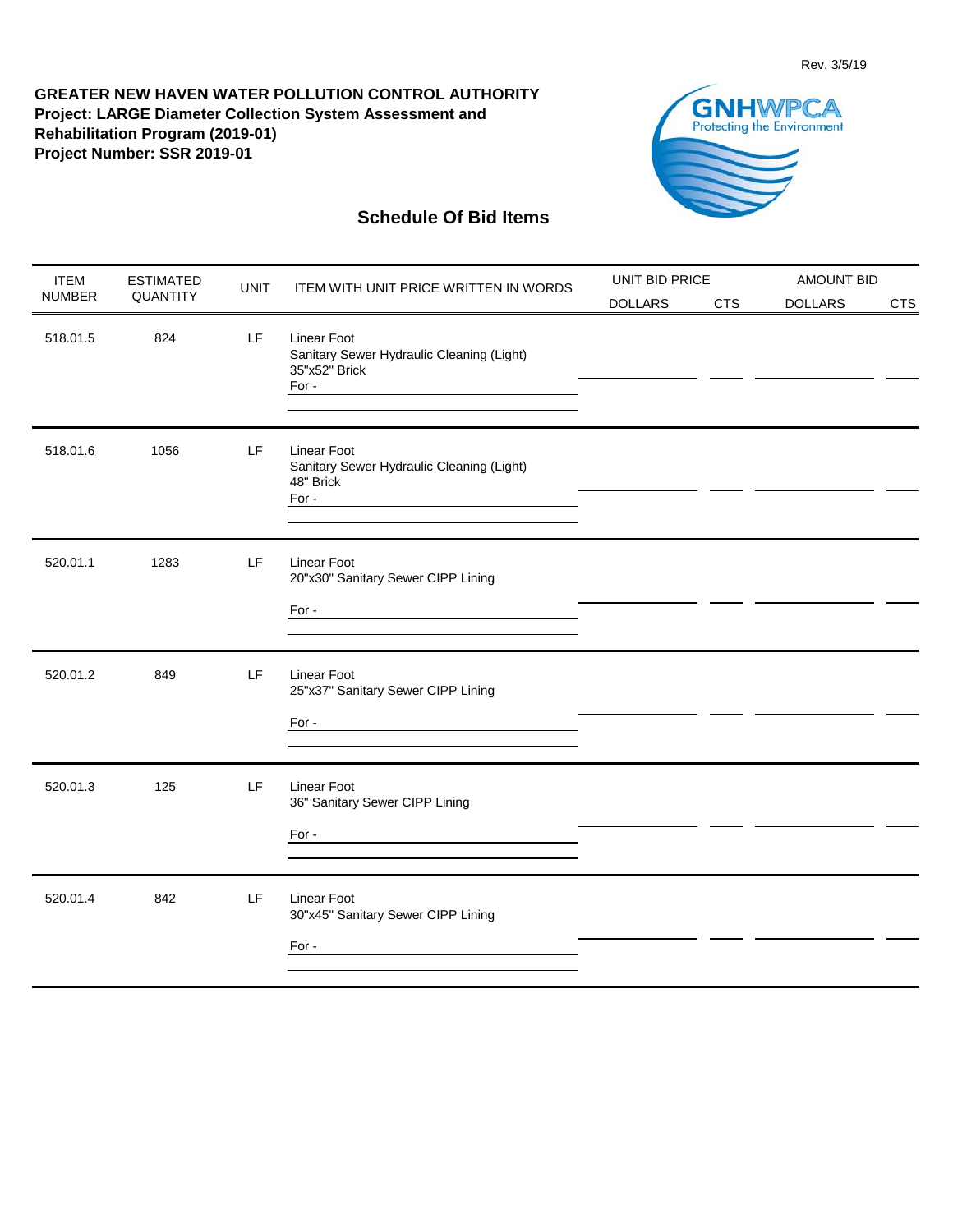

| <b>ITEM</b>   | <b>ESTIMATED</b> | <b>UNIT</b> | <b>ITEM WITH UNIT PRICE WRITTEN IN WORDS</b>                                 | UNIT BID PRICE |            | <b>AMOUNT BID</b> |            |
|---------------|------------------|-------------|------------------------------------------------------------------------------|----------------|------------|-------------------|------------|
| <b>NUMBER</b> | QUANTITY         |             |                                                                              | <b>DOLLARS</b> | <b>CTS</b> | <b>DOLLARS</b>    | <b>CTS</b> |
| 520.01.5      | 824              | LF          | <b>Linear Foot</b><br>35"x52" Sanitary Sewer CIPP Lining<br>For -            |                |            |                   |            |
|               |                  |             |                                                                              |                |            |                   |            |
| 520.01.6      | 1056             | LF          | <b>Linear Foot</b><br>48" Sanitary Sewer CIPP Lining                         |                |            |                   |            |
|               |                  |             | For -                                                                        |                |            |                   |            |
| 520.10        | 122              | EA          | Each<br>Re-establish House Service Connections                               |                |            |                   |            |
|               |                  |             | For -<br><u> 1980 - Johann Barbara, martxa alemaniar a</u>                   |                |            |                   |            |
| 520.11.1      | 10               | EA          | Each<br><b>Cut Protruding</b><br>(Clay/Plastic/DI/CI/CONCRETE) Taps<br>For - |                |            |                   |            |
|               |                  |             |                                                                              |                |            |                   |            |
| 522.01        | 1283             | LF          | Linear Foot<br>Sanitary Sewer CCTV Inspection, 20"x30" Sewer                 |                |            |                   |            |
|               |                  |             | For -<br><u> 1989 - Johann Stein, mars an deus Amerikaansk kommunister (</u> |                |            |                   |            |
| 522.02        | 849              | LF          | <b>Linear Foot</b><br>Sanitary Sewer CCTV Inspection, 25"x37" Sewer          |                |            |                   |            |
|               |                  |             | For -<br><u> 1989 - Johann Barbara, martxa alemaniar a</u>                   |                |            |                   |            |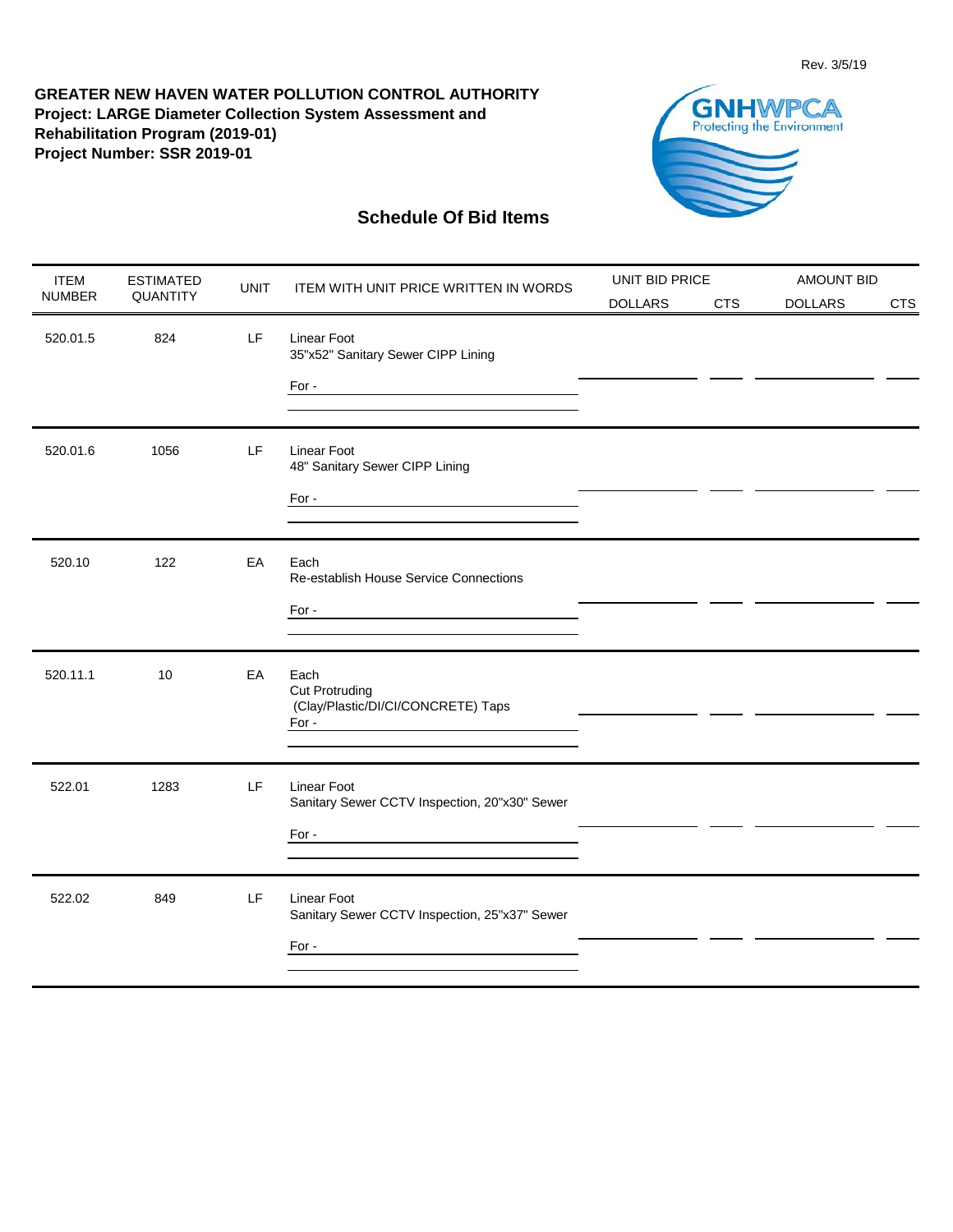

| <b>ITEM</b>   | <b>ESTIMATED</b> | <b>UNIT</b> | <b>ITEM WITH UNIT PRICE WRITTEN IN WORDS</b>                                         | UNIT BID PRICE     |            | <b>AMOUNT BID</b>          |            |
|---------------|------------------|-------------|--------------------------------------------------------------------------------------|--------------------|------------|----------------------------|------------|
| <b>NUMBER</b> | QUANTITY         |             |                                                                                      | <b>DOLLARS</b>     | <b>CTS</b> | <b>DOLLARS</b>             | <b>CTS</b> |
| 522.03        | 125              | LF          | Linear Foot<br>Sanitary Sewer CCTV Inspection, 36" Sewer<br>For -                    |                    |            |                            |            |
|               |                  |             |                                                                                      |                    |            |                            |            |
| 522.04        | 842              | LF          | <b>Linear Foot</b><br>Sanitary Sewer CCTV Inspection, 30"x45" Sewer                  |                    |            |                            |            |
|               |                  |             | For -                                                                                |                    |            |                            |            |
| 522.05        | 824              | LF          | Linear Foot<br>Sanitary Sewer CCTV Inspection, 35"x52" Sewer                         |                    |            |                            |            |
|               |                  |             | For -                                                                                |                    |            |                            |            |
| 522.06        | 1056             | LF.         | Linear Foot<br>Sanitary Sewer CCTV Inspection, 48" Sewer                             |                    |            |                            |            |
|               |                  |             | For -                                                                                |                    |            |                            |            |
| 970           | $\mathbf{1}$     | Est.        | Estimate<br>Trafficperson<br>For - One Hudred Sixty Thousand Dollars and<br>No Cents | \$<br>160,000 . 00 |            | $\sqrt{5}$<br>160,000 . 00 |            |
|               |                  |             |                                                                                      |                    |            |                            |            |
| 971           | $\mathbf{1}$     | <b>LS</b>   | Lump Sum<br>Maintenance and Protection of Traffic                                    |                    |            |                            |            |
|               |                  |             | For -                                                                                |                    |            |                            |            |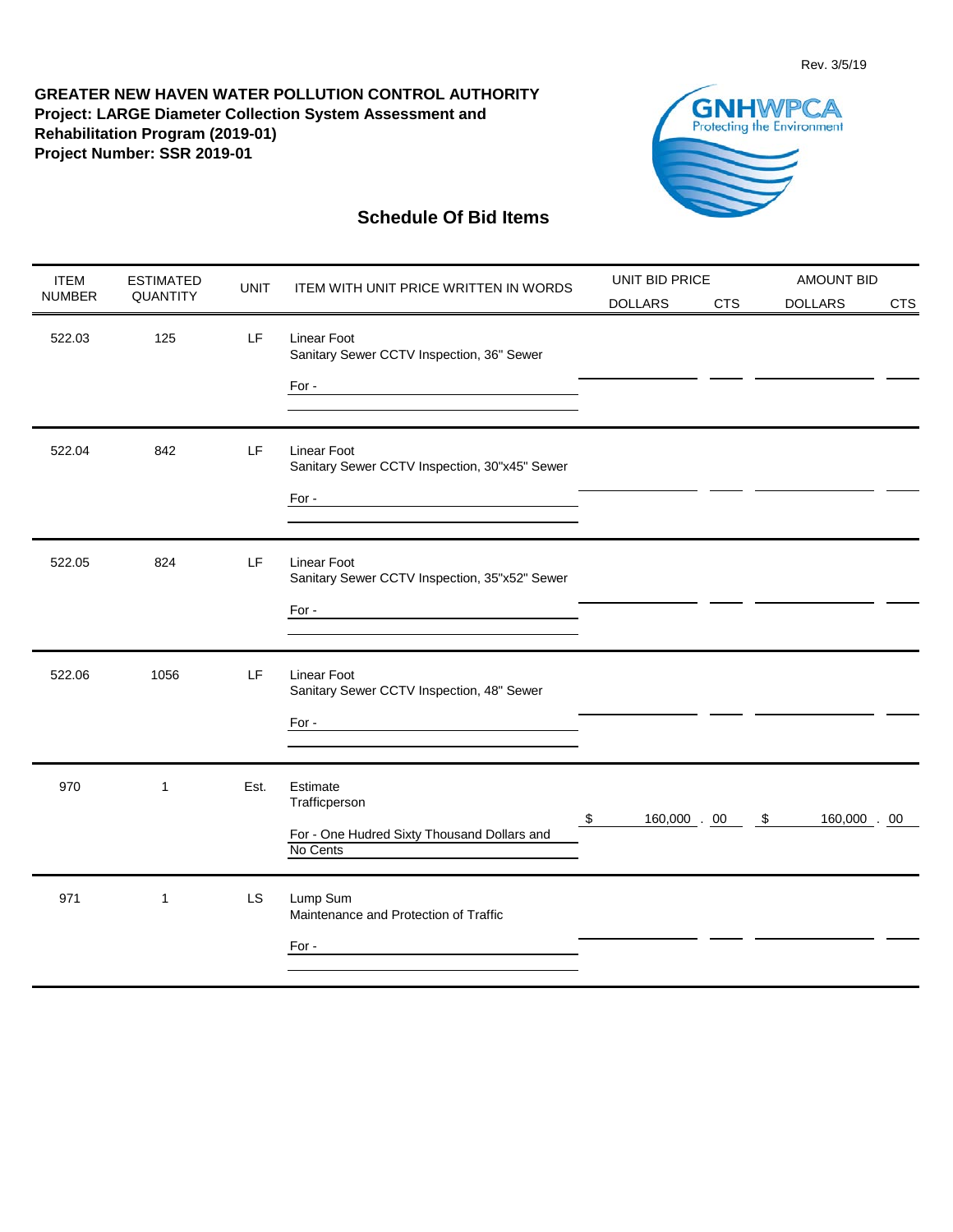

| <b>ITEM</b><br><b>ESTIMATED</b><br><b>UNIT</b> |                              |                 | ITEM WITH UNIT PRICE WRITTEN IN WORDS                                                                                                                                                                                         | UNIT BID PRICE |     | <b>AMOUNT BID</b> |     |
|------------------------------------------------|------------------------------|-----------------|-------------------------------------------------------------------------------------------------------------------------------------------------------------------------------------------------------------------------------|----------------|-----|-------------------|-----|
| <b>NUMBER</b>                                  |                              | <b>QUANTITY</b> |                                                                                                                                                                                                                               | <b>DOLLARS</b> | CTS | <b>DOLLARS</b>    | CTS |
| 975                                            | 1                            | LS              | Lump Sum<br>Mobilization (Max. 3% of Total Cost)                                                                                                                                                                              |                |     |                   |     |
| <b>BASE BID</b>                                | TOTAL OR GROSS SUM IN WORDS: |                 |                                                                                                                                                                                                                               |                |     | <b>IN FIGURES</b> |     |
|                                                |                              |                 |                                                                                                                                                                                                                               |                |     |                   |     |
|                                                |                              |                 |                                                                                                                                                                                                                               |                |     |                   |     |
|                                                |                              |                 | Name of Firm: the contract of the contract of the contract of the contract of the contract of the contract of the contract of the contract of the contract of the contract of the contract of the contract of the contract of |                |     |                   |     |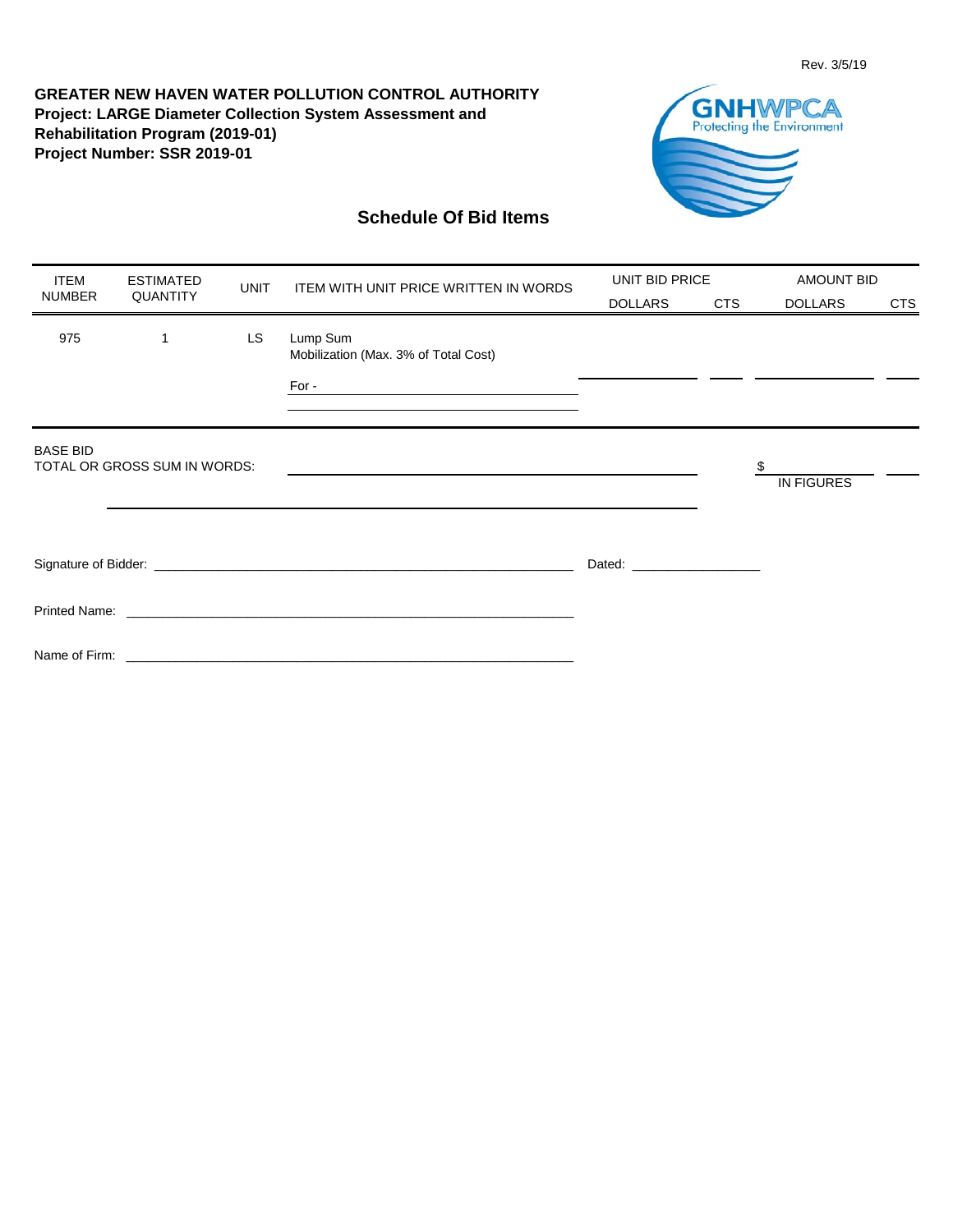**ATTACHMENT 1B**

**GNHWPCA PROJECT NO. SSR 2019-01**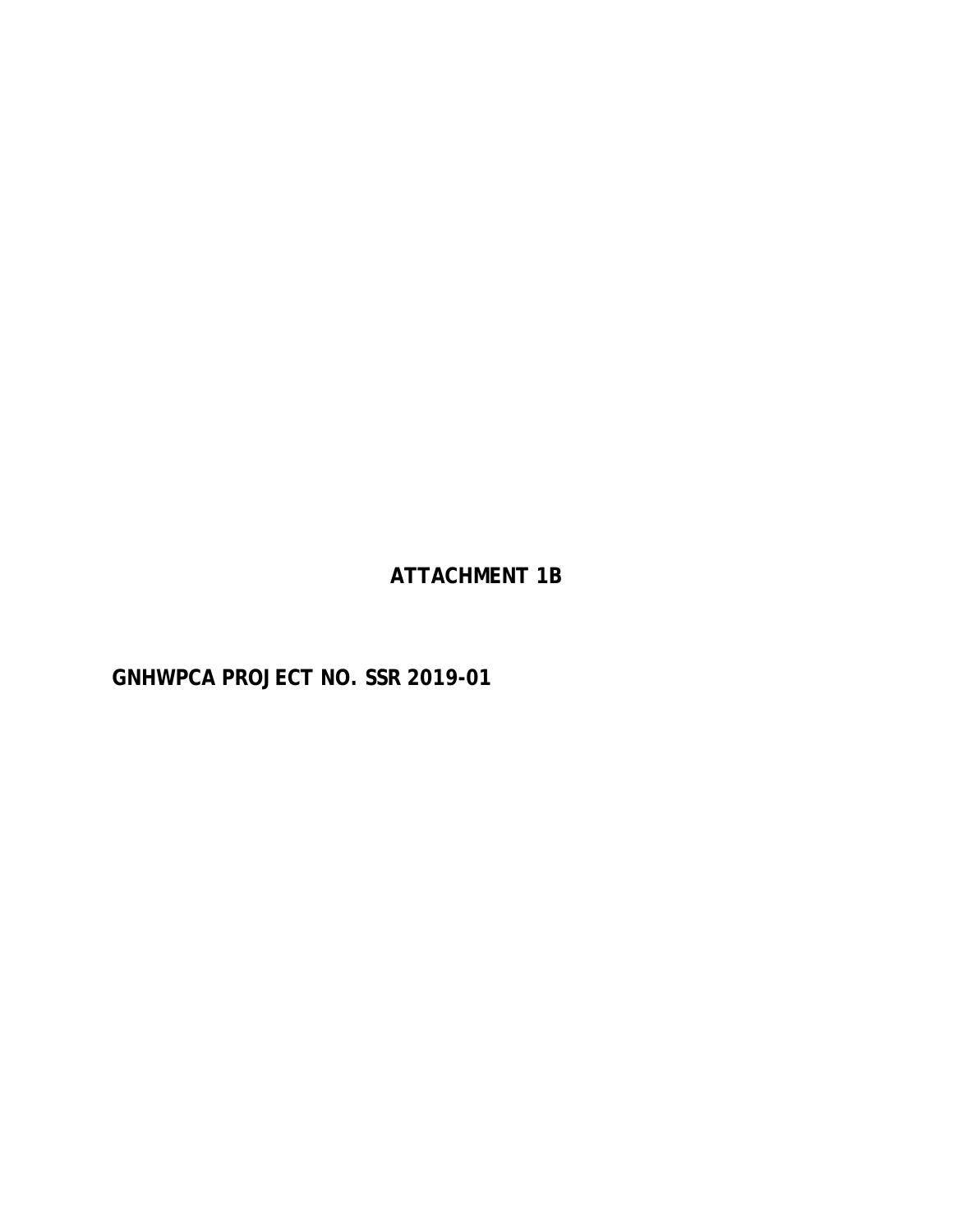| <b>Minimum Rates and Classifications</b><br>for Heavy/Highway Construction<br>ID#: H 25709 | <b>Connecticut Department of Labor</b><br><b>Wage and Workplace Standards Division</b>                                                                                                                                                                                                                                                                                                                                                                                                                                                         |                    |                 |
|--------------------------------------------------------------------------------------------|------------------------------------------------------------------------------------------------------------------------------------------------------------------------------------------------------------------------------------------------------------------------------------------------------------------------------------------------------------------------------------------------------------------------------------------------------------------------------------------------------------------------------------------------|--------------------|-----------------|
|                                                                                            | By virtue of the authority vested in the Labor Commissioner under provisions of Section 31-53 of the<br>General Statutes of Connecticut, as amended, the following are declared to be the prevailing rates and<br>welfare payments and will apply only where the contract is advertised for bid within 20 days of the date<br>on which the rates are established. Any contractor or subcontractor not obligated by agreement to pay to<br>the welfare and pension fund shall pay this amount to each employee as part of his/her hourly wages. |                    |                 |
| Project Number:                                                                            | Project Town: New Haven                                                                                                                                                                                                                                                                                                                                                                                                                                                                                                                        |                    |                 |
| <b>FAP Number:</b>                                                                         | <b>State Number:</b>                                                                                                                                                                                                                                                                                                                                                                                                                                                                                                                           |                    |                 |
| Project:                                                                                   | Sanitary Sewer Trenchless Rehabilitation - CIPP Lining                                                                                                                                                                                                                                                                                                                                                                                                                                                                                         |                    |                 |
| <b>CLASSIFICATION</b>                                                                      |                                                                                                                                                                                                                                                                                                                                                                                                                                                                                                                                                | <b>Hourly Rate</b> | <b>Benefits</b> |
|                                                                                            | 01) Asbestos/Toxic Waste Removal Laborers: Asbestos removal and<br>encapsulation (except its removal from mechanical systems which are not to be<br>scrapped), toxic waste removers, blasters. **See Laborers Group 5 and 7**                                                                                                                                                                                                                                                                                                                  |                    |                 |
| 1) Boilermaker                                                                             |                                                                                                                                                                                                                                                                                                                                                                                                                                                                                                                                                | 33.79              | $34\% + 8.96$   |
|                                                                                            | 1a) Bricklayer, Cement Masons, Cement Finishers, Plasterers, Stone Masons                                                                                                                                                                                                                                                                                                                                                                                                                                                                      | 34.72              | 32.15           |
| 2) Carpenters, Piledrivermen                                                               |                                                                                                                                                                                                                                                                                                                                                                                                                                                                                                                                                | 32.60              | 25.34           |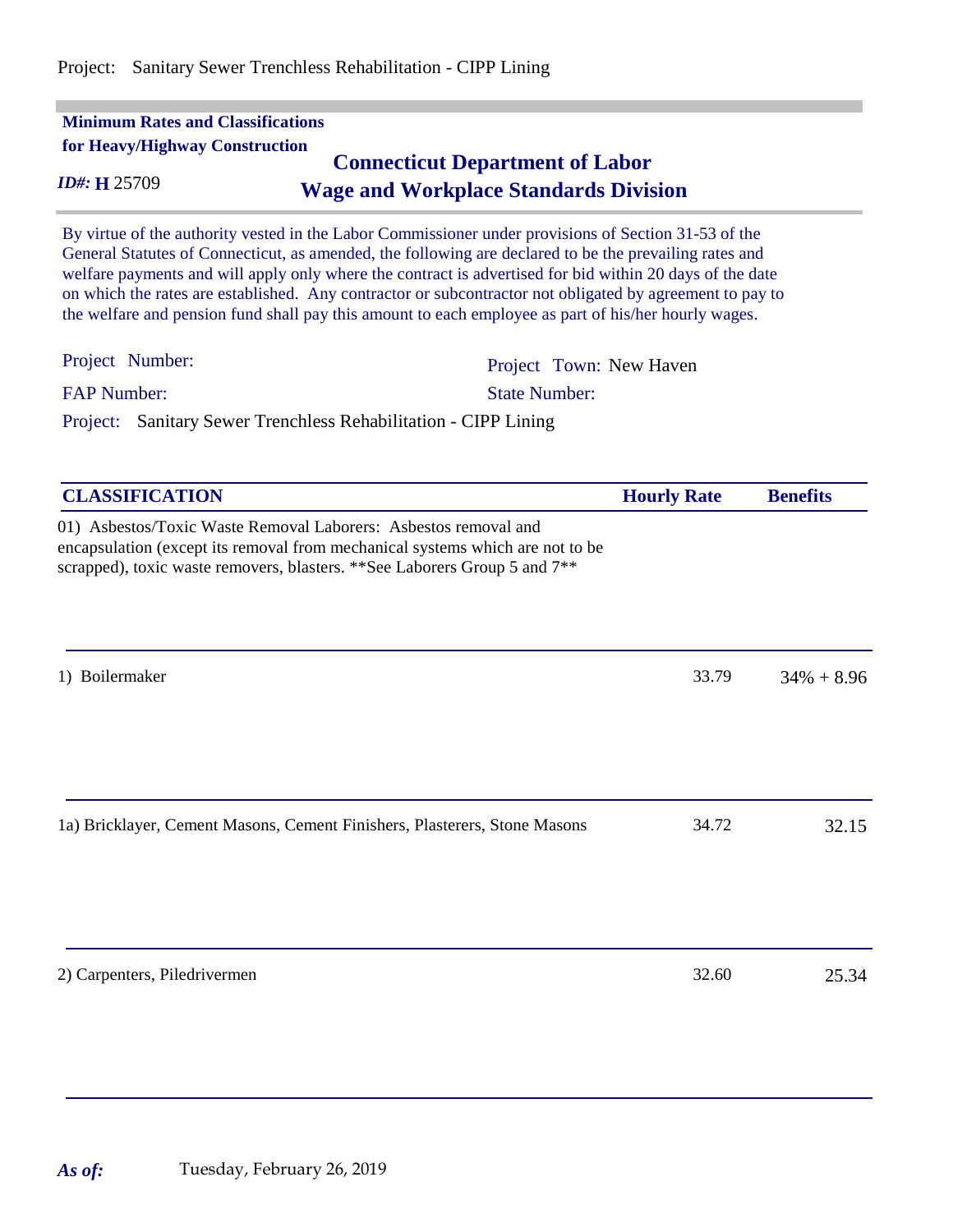| 2a) Diver Tenders                                                                        | 32.60     | 25.34 |
|------------------------------------------------------------------------------------------|-----------|-------|
|                                                                                          |           |       |
| 3) Divers                                                                                | $41.06\,$ | 25.34 |
|                                                                                          |           |       |
| 03a) Millwrights                                                                         | 33.14     | 25.74 |
|                                                                                          |           |       |
| 4) Painters: (Bridge Construction) Brush, Roller, Blasting (Sand, Water, etc.),<br>Spray | 49.75     | 21.05 |
|                                                                                          |           |       |
| 4a) Painters: Brush and Roller                                                           | 33.62     | 21.05 |
|                                                                                          |           |       |
| 4b) Painters: Spray Only                                                                 | 36.62     | 21.05 |
|                                                                                          |           |       |
| 4c) Painters: Steel Only                                                                 | 35.62     | 21.05 |

# Project: Sanitary Sewer Trenchless Rehabilitation - CIPP Lining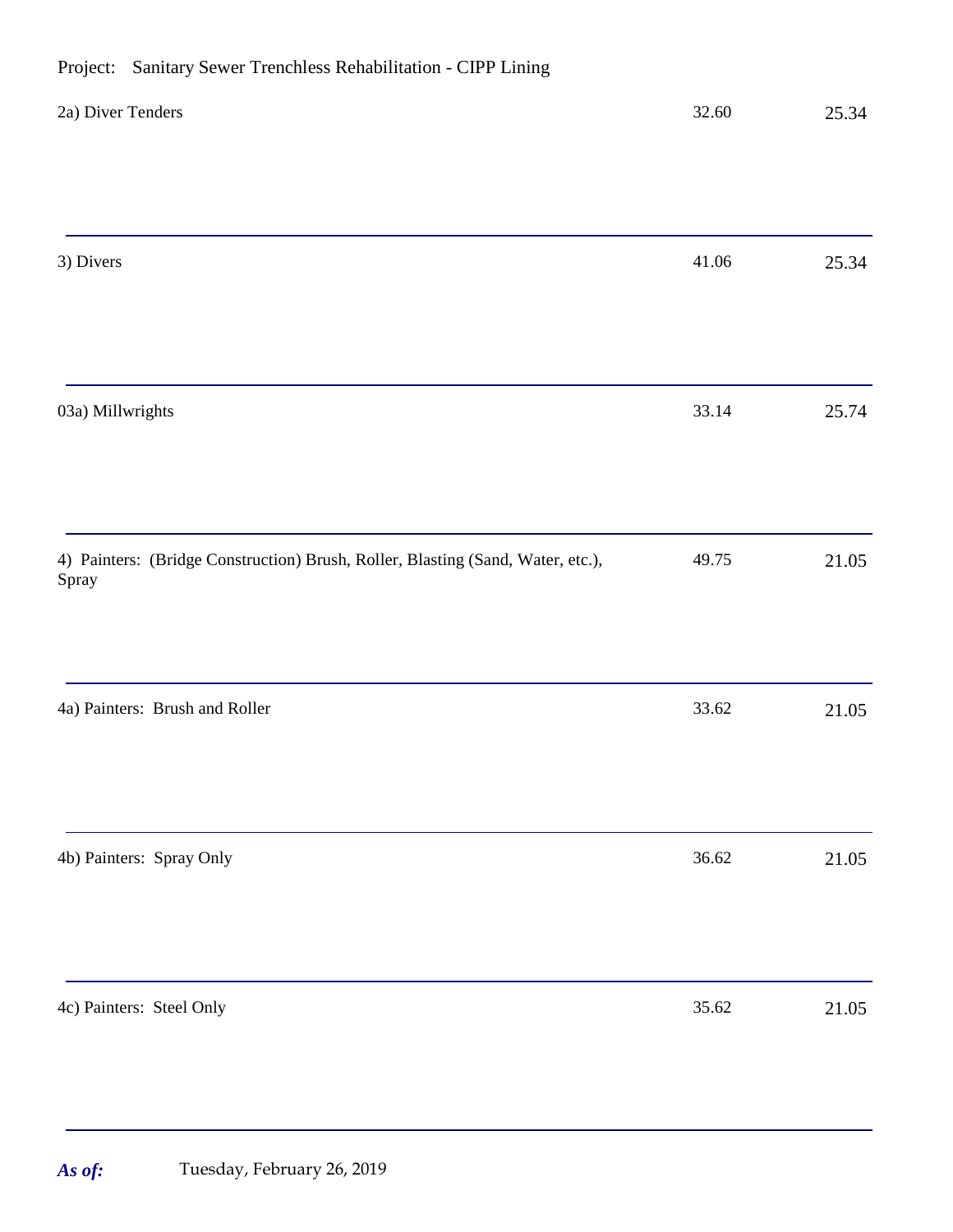# 4d) Painters: Blast and Spray 36.62 21.05 4e) Painters: Tanks, Tower and Swing 35.62 21.05 5) Electrician (Trade License required: E-1,2 L-5,6 C-5,6 T-1,2 L-1,2 V-1,2,7,8,9) 37.50 27.91+3% of gross wage 6) Ironworkers: Ornamental, Reinforcing, Structural, and Precast Concrete Erection  $35.47$   $35.14 + a$ 7) Plumbers (Trade License required: (P-1,2,6,7,8,9 J-1,2,3,4 SP-1,2) and Pipefitters (Including HVAC Work) (Trade License required: S-1,2,3,4,5,6,7,8 B-1,2,3,4 D-1,2,3,4 G-1, G-2, G-8, G-9) 42.62 31.21 ----LABORERS---- - 8) Group 1: Laborer (Unskilled), Common or General, acetylene burner, concrete specialist 30.05 20.10

# Project: Sanitary Sewer Trenchless Rehabilitation - CIPP Lining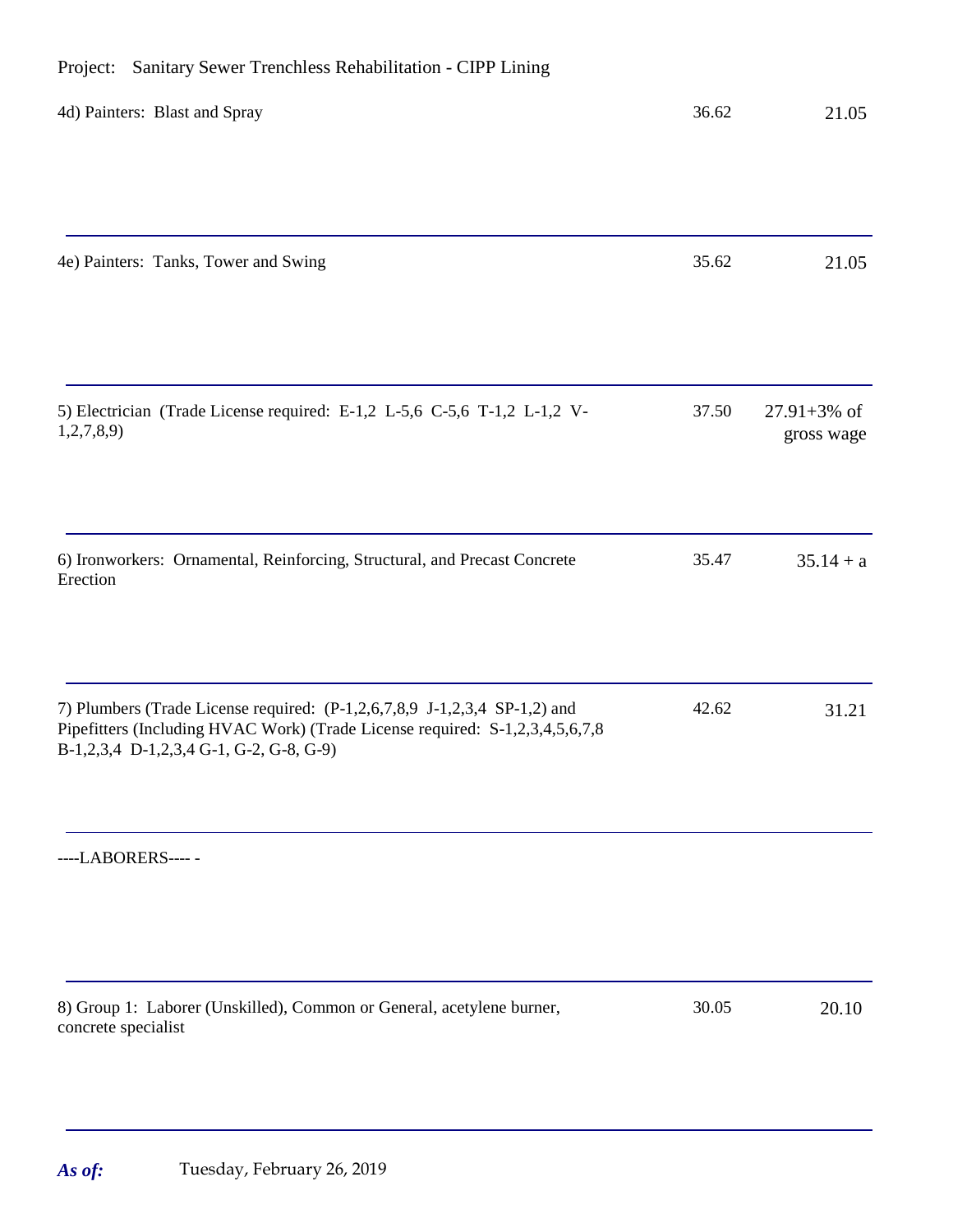| 9) Group 2: Chain saw operators, fence and guard rail erectors, pneumatic tool<br>operators, powdermen                                                                                                 | 30.30 | 20.10 |
|--------------------------------------------------------------------------------------------------------------------------------------------------------------------------------------------------------|-------|-------|
|                                                                                                                                                                                                        |       |       |
| 10) Group 3: Pipelayers                                                                                                                                                                                | 30.55 | 20.10 |
|                                                                                                                                                                                                        |       |       |
| 11) Group 4: Jackhammer/Pavement breaker (handheld); mason tenders<br>(cement/concrete), catch basin builders, asphalt rakers, air track operators, block<br>paver, curb setter and forklift operators | 30.55 | 20.10 |
| 12) Group 5: Toxic waste removal (non-mechanical systems)                                                                                                                                              | 32.05 | 20.10 |
| 13) Group 6: Blasters                                                                                                                                                                                  | 31.80 | 20.10 |
| Group 7: Asbestos/lead removal, non-mechanical systems (does not include<br>leaded joint pipe)                                                                                                         | 31.05 | 20.10 |
| Group 8: Traffic control signalmen                                                                                                                                                                     | 16.00 |       |
|                                                                                                                                                                                                        |       | 20.10 |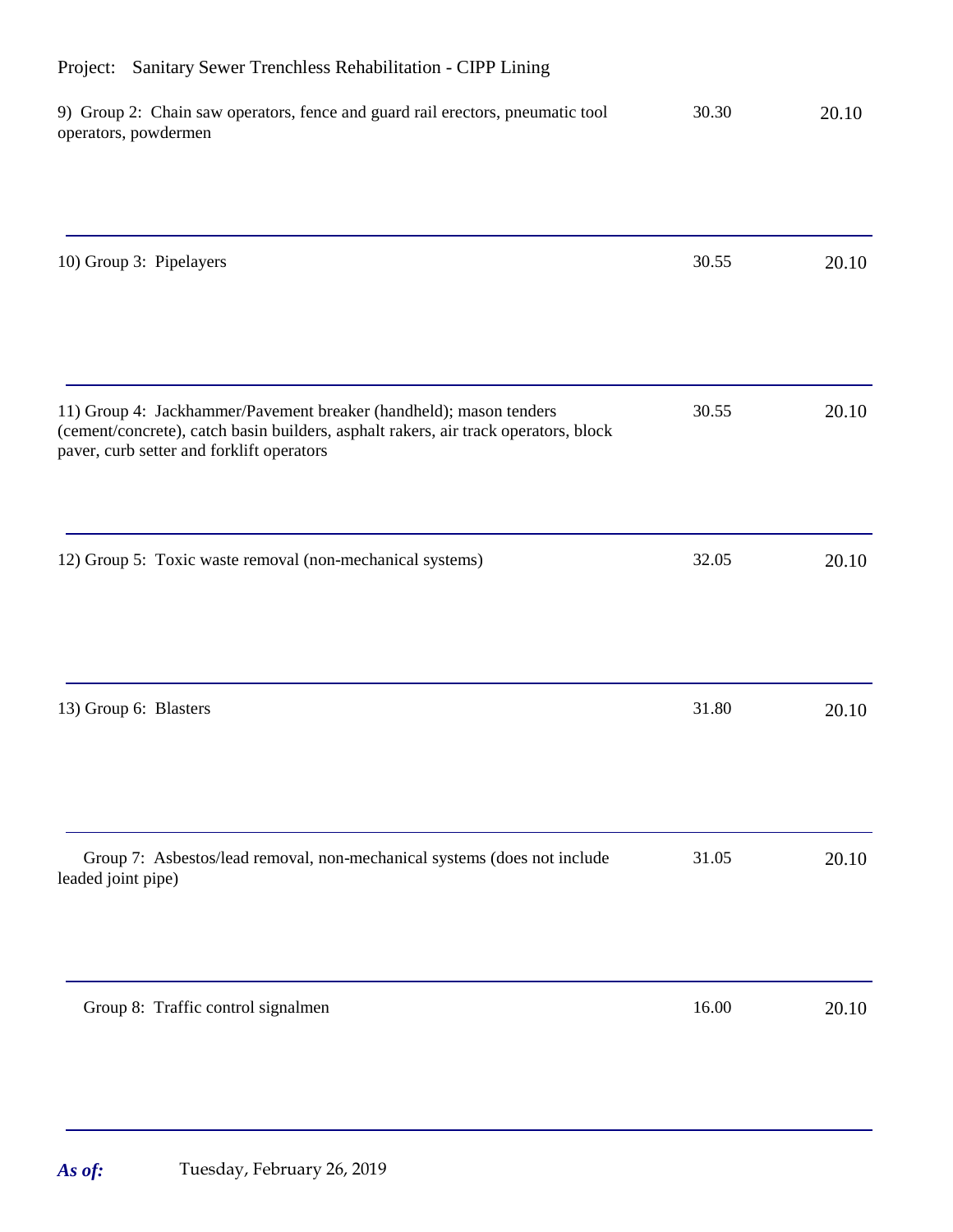| Group 9: Hydraulic Drills                                                                                                                                   | 29.30 | 18.90       |
|-------------------------------------------------------------------------------------------------------------------------------------------------------------|-------|-------------|
|                                                                                                                                                             |       |             |
| ----LABORERS (TUNNEL CONSTRUCTION, FREE AIR). Shield Drive and<br>Liner Plate Tunnels in Free Air.----                                                      |       |             |
| 13a) Miners, Motormen, Mucking Machine Operators, Nozzle Men, Grout Men,<br>Shaft & Tunnel Steel & Rodmen, Shield & Erector, Arm Operator, Cable<br>Tenders | 32.22 | $20.10 + a$ |
| 13b) Brakemen, Trackmen                                                                                                                                     | 31.28 | $20.10 + a$ |
| ----CLEANING, CONCRETE AND CAULKING TUNNEL----                                                                                                              |       |             |
| 14) Concrete Workers, Form Movers, and Strippers                                                                                                            | 31.28 | $20.10 + a$ |
| 15) Form Erectors                                                                                                                                           | 31.60 | $20.10 + a$ |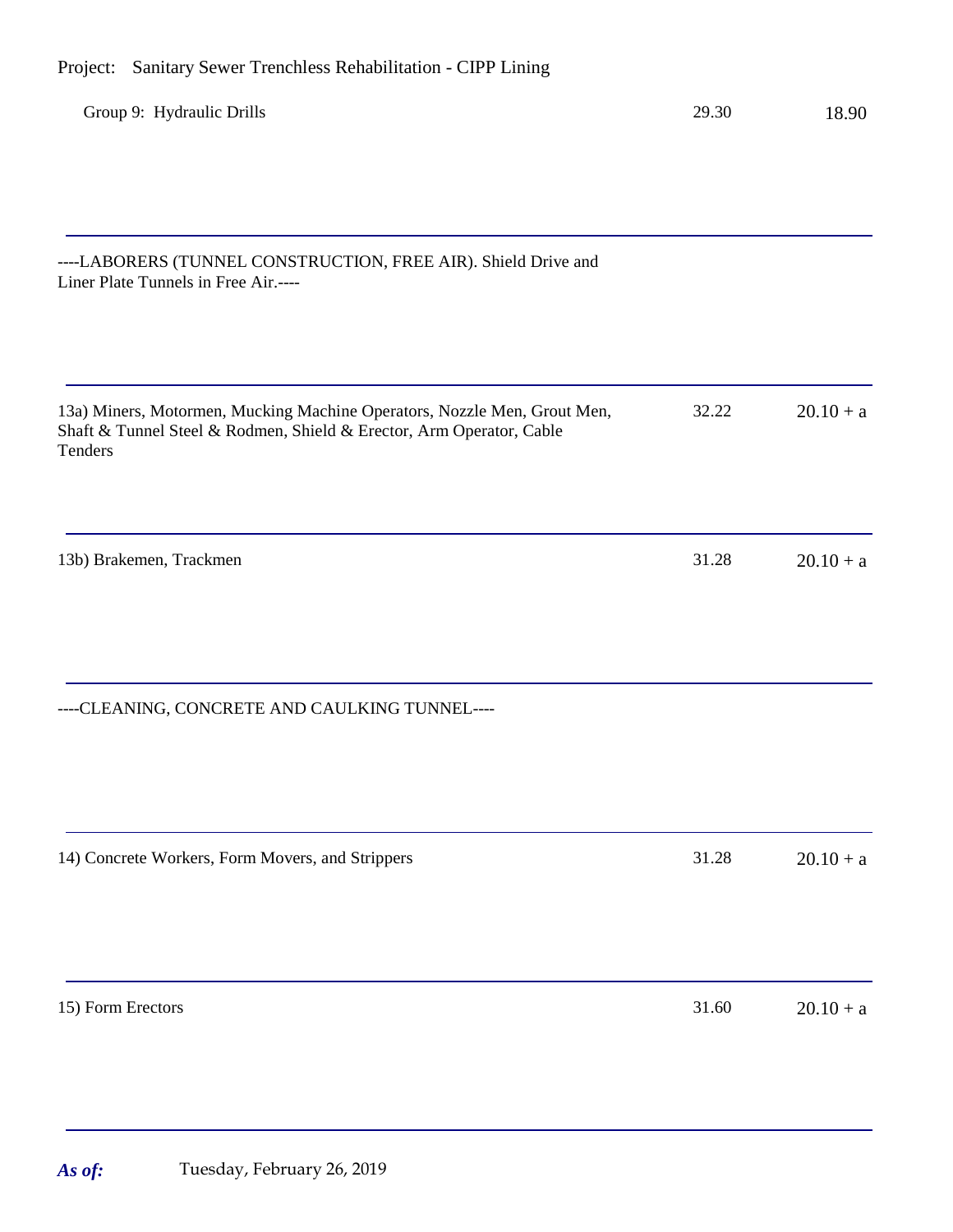# Project: Sanitary Sewer Trenchless Rehabilitation - CIPP Lining

# ----ROCK SHAFT LINING, CONCRETE, LINING OF SAME AND TUNNEL IN FREE AIR:----

| 16) Brakemen, Trackmen, Tunnel Laborers, Shaft Laborers                           | 31.28 | $20.10 + a$ |
|-----------------------------------------------------------------------------------|-------|-------------|
|                                                                                   |       |             |
| 17) Laborers Topside, Cage Tenders, Bellman                                       | 31.17 | $20.10 + a$ |
|                                                                                   |       |             |
| 18) Miners                                                                        | 32.22 | $20.10 + a$ |
|                                                                                   |       |             |
| ----TUNNELS, CAISSON AND CYLINDER WORK IN COMPRESSED<br>$AIR: ---$                |       |             |
|                                                                                   |       |             |
| 18a) Blaster                                                                      | 38.53 | $20.10 + a$ |
|                                                                                   |       |             |
| 19) Brakemen, Trackmen, Groutman, Laborers, Outside Lock Tender, Gauge<br>Tenders | 38.34 | $20.10 + a$ |
|                                                                                   |       |             |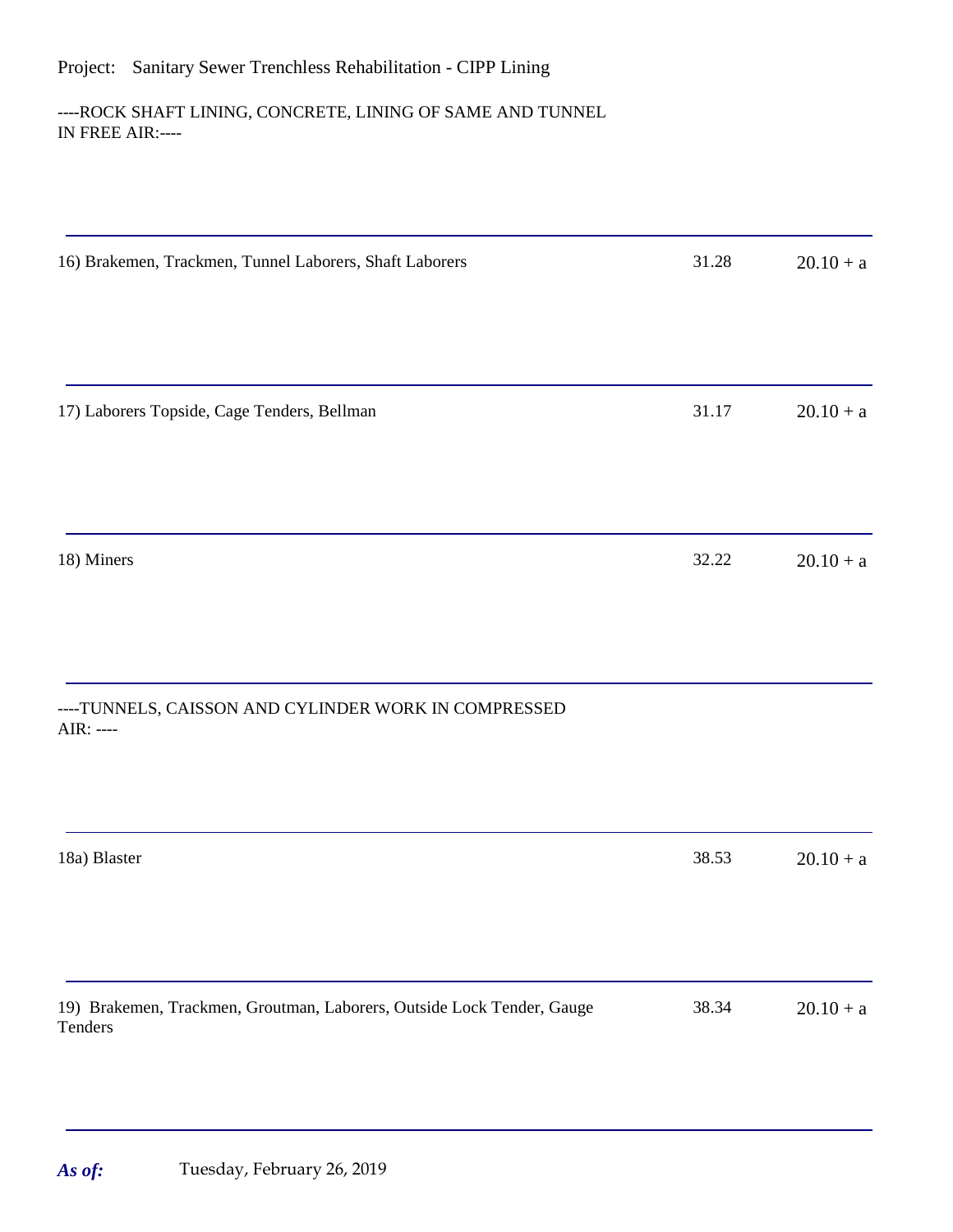| Project:<br>Sanitary Sewer Trenchless Rehabilitation - CIPP Lining |       |             |
|--------------------------------------------------------------------|-------|-------------|
| 20) Change House Attendants, Powder Watchmen, Top on Iron Bolts    | 36.41 | $20.10 + a$ |
|                                                                    |       |             |
| 21) Mucking Machine Operator                                       | 39.11 | $20.10 + a$ |
|                                                                    |       |             |
| ----TRUCK DRIVERS----(*see note below)                             |       |             |
|                                                                    |       |             |
| Two axle trucks                                                    | 29.13 | $23.33 + a$ |
|                                                                    |       |             |
| Three axle trucks; two axle ready mix                              | 29.23 | $23.33 + a$ |
|                                                                    |       |             |
| Three axle ready mix                                               | 29.28 | $23.33 + a$ |
|                                                                    |       |             |
| Four axle trucks, heavy duty trailer (up to 40 tons)               | 29.33 | $23.33 + a$ |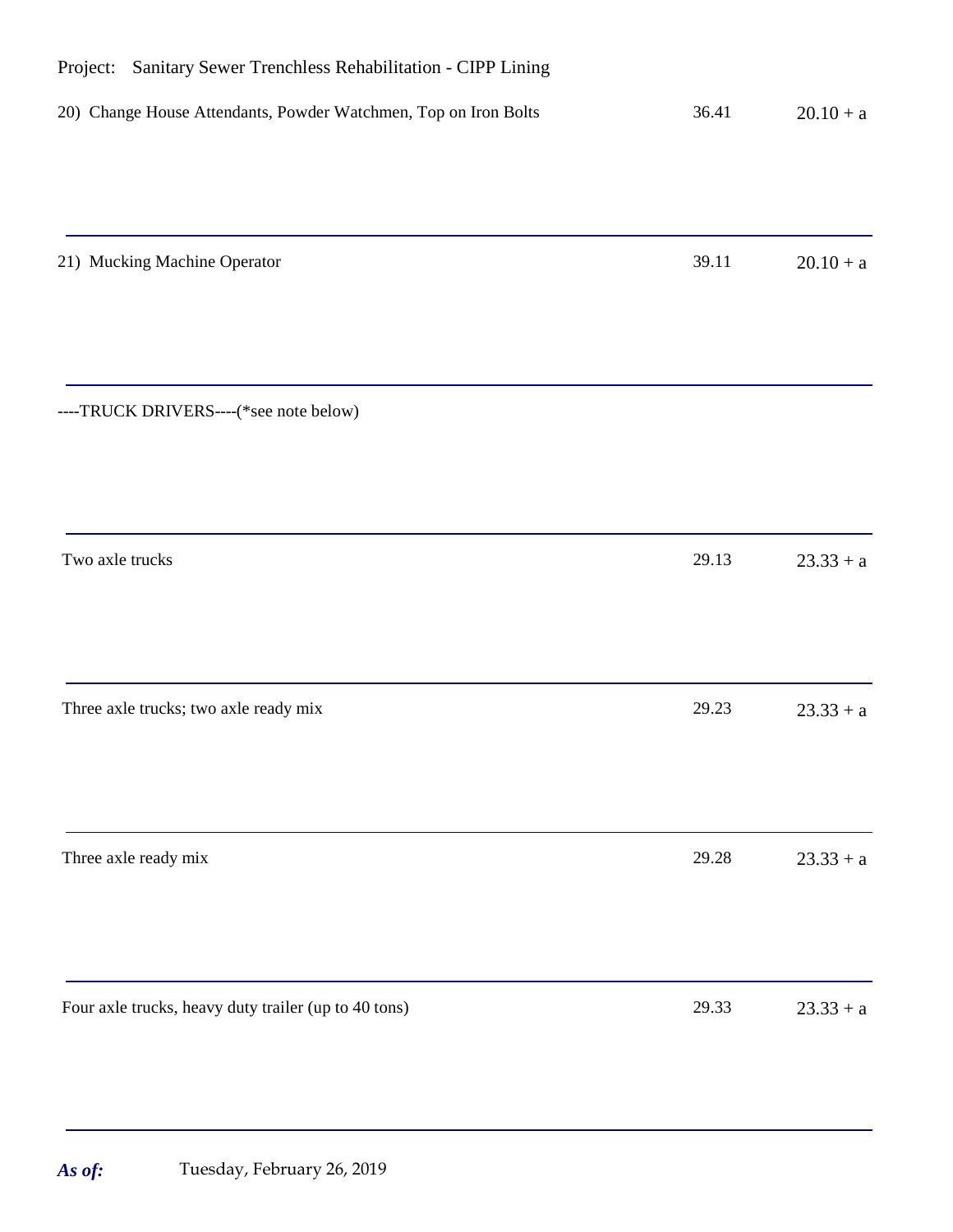# Project: Sanitary Sewer Trenchless Rehabilitation - CIPP Lining

| Four axle ready-mix                                                                                                                                                                                                                                                                                                                                                                                                                | 29.38 | $23.33 + a$ |
|------------------------------------------------------------------------------------------------------------------------------------------------------------------------------------------------------------------------------------------------------------------------------------------------------------------------------------------------------------------------------------------------------------------------------------|-------|-------------|
|                                                                                                                                                                                                                                                                                                                                                                                                                                    |       |             |
| Heavy duty trailer (40 tons and over)                                                                                                                                                                                                                                                                                                                                                                                              | 29.58 | $23.33 + a$ |
| Specialized earth moving equipment other than conventional type on-the road                                                                                                                                                                                                                                                                                                                                                        | 29.38 | $23.33 + a$ |
| trucks and semi-trailer (including Euclids)                                                                                                                                                                                                                                                                                                                                                                                        |       |             |
| ----POWER EQUIPMENT OPERATORS----                                                                                                                                                                                                                                                                                                                                                                                                  |       |             |
| Group 1: Crane handling or erecting structural steel or stone, hoisting engineer<br>(2 drums or over), front end loader (7 cubic yards or over), Work Boat 26 ft. &<br>Over, Tunnel Boring Machines. (Trade License Required)                                                                                                                                                                                                      | 39.55 | $24.30 + a$ |
| Group 2: Cranes (100 ton rate capacity and over); Excavator over 2 cubic<br>yards; Piledriver (\$3.00 premium when operator controls hammer); Bauer<br>Drill/Caisson. (Trade License Required)                                                                                                                                                                                                                                     | 39.23 | $24.30 + a$ |
| Group 3: Excavator/Backhoe under 2 cubic yards; Cranes (under 100 ton rated<br>capacity), Gradall; Master Mechanic; Hoisting Engineer (all types of equipment<br>where a drum and cable are used to hoist or drag material regardless of motive<br>power of operation), Rubber Tire Excavator (Drott-1085 or similar); Grader<br>Operator; Bulldozer Fine Grade (slopes, shaping, laser or GPS, etc.). (Trade<br>License Required) | 38.49 | $24.30 + a$ |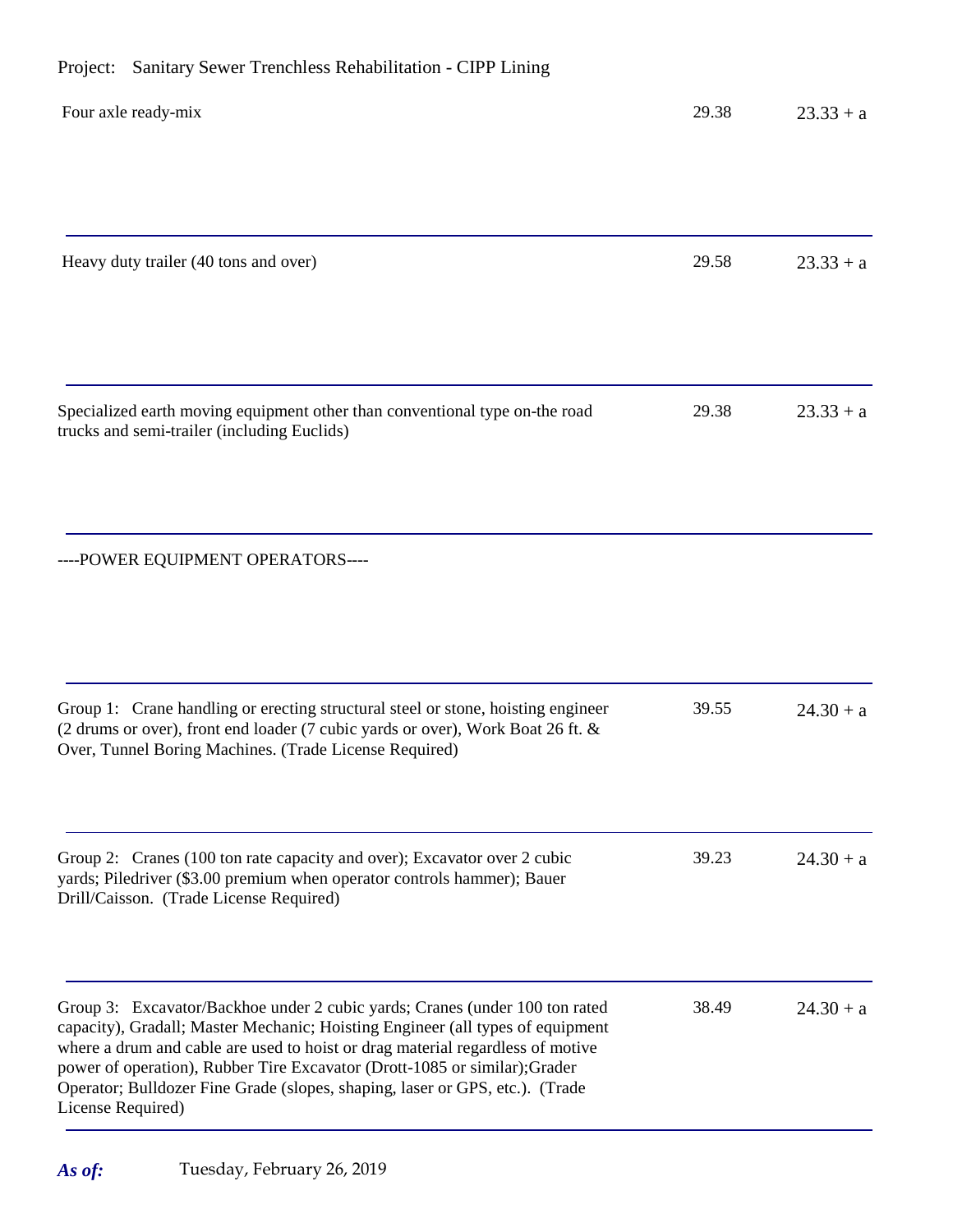| Sanitary Sewer Trenchless Rehabilitation - CIPP Lining<br>Project:                                                                                                                                                                                                                    |       |             |  |
|---------------------------------------------------------------------------------------------------------------------------------------------------------------------------------------------------------------------------------------------------------------------------------------|-------|-------------|--|
| Group 4: Trenching Machines; Lighter Derrick; Concrete Finishing Machine;<br>CMI Machine or Similar; Koehring Loader (Skooper)                                                                                                                                                        | 38.10 | $24.30 + a$ |  |
| Group 5: Specialty Railroad Equipment; Asphalt Paver; Asphalt Spreader;<br>Asphalt Reclaiming Machine; Line Grinder; Concrete Pumps; Drills with Self<br>Contained Power Units; Boring Machine; Post Hole Digger; Auger; Pounder;<br>Well Digger; Milling Machine (over 24" Mandrell) | 37.51 | $24.30 + a$ |  |
| Group 5 continued: Side Boom; Combination Hoe and Loader; Directional<br>Driller.                                                                                                                                                                                                     | 37.51 | $24.30 + a$ |  |
| Group 6: Front End Loader (3 up to 7 cubic yards); Bulldozer (rough grade<br>dozer).                                                                                                                                                                                                  | 37.20 | $24.30 + a$ |  |
| Group 7: Asphalt Roller; Concrete Saws and Cutters (ride on types); Vermeer<br>Concrete Cutter; Stump Grinder; Scraper; Snooper; Skidder; Milling Machine<br>(24" and Under Mandrel).                                                                                                 | 36.86 | $24.30 + a$ |  |
| Group 8: Mechanic, Grease Truck Operator, Hydroblaster, Barrier Mover,<br>Power Stone Spreader; Welder; Work Boat under 26 ft.; Transfer Machine.                                                                                                                                     | 36.46 | $24.30 + a$ |  |
| Group 9: Front End Loader (under 3 cubic yards), Skid Steer Loader regardless<br>of attachments (Bobcat or Similar); Fork Lift, Power Chipper; Landscape<br>Equipment (including hydroseeder).                                                                                        | 36.03 | $24.30 + a$ |  |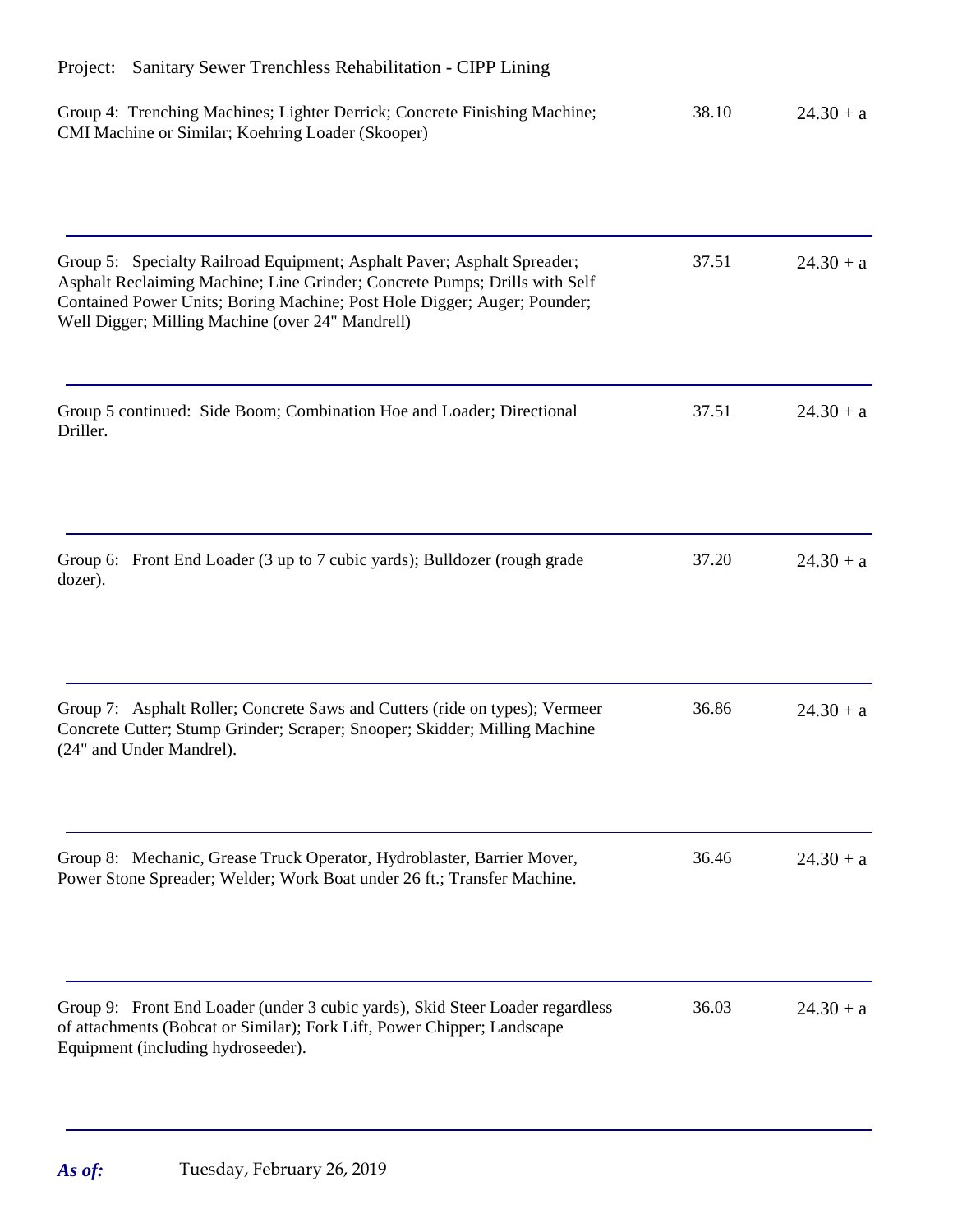| Sanitary Sewer Trenchless Rehabilitation - CIPP Lining<br>Project:                                              |       |             |
|-----------------------------------------------------------------------------------------------------------------|-------|-------------|
| Group 10: Vibratory Hammer, Ice Machine, Diesel and Air Hammer, etc.                                            | 33.99 | $24.30 + a$ |
| Group 11: Conveyor, Earth Roller; Power Pavement Breaker (whiphammer),<br>Robot Demolition Equipment.           | 33.99 | $24.30 + a$ |
| Group 12: Wellpoint Operator.                                                                                   | 33.93 | $24.30 + a$ |
| Group 13: Compressor Battery Operator.                                                                          | 33.35 | $24.30 + a$ |
| Group 14: Elevator Operator; Tow Motor Operator (Solid Tire No Rough<br>Terrain).                               | 32.21 | $24.30 + a$ |
| Group 15: Generator Operator; Compressor Operator; Pump Operator; Welding<br>Machine Operator; Heater Operator. | 31.80 | $24.30 + a$ |
| Group 16: Maintenance Engineer/Oiler                                                                            | 31.15 | $24.30 + a$ |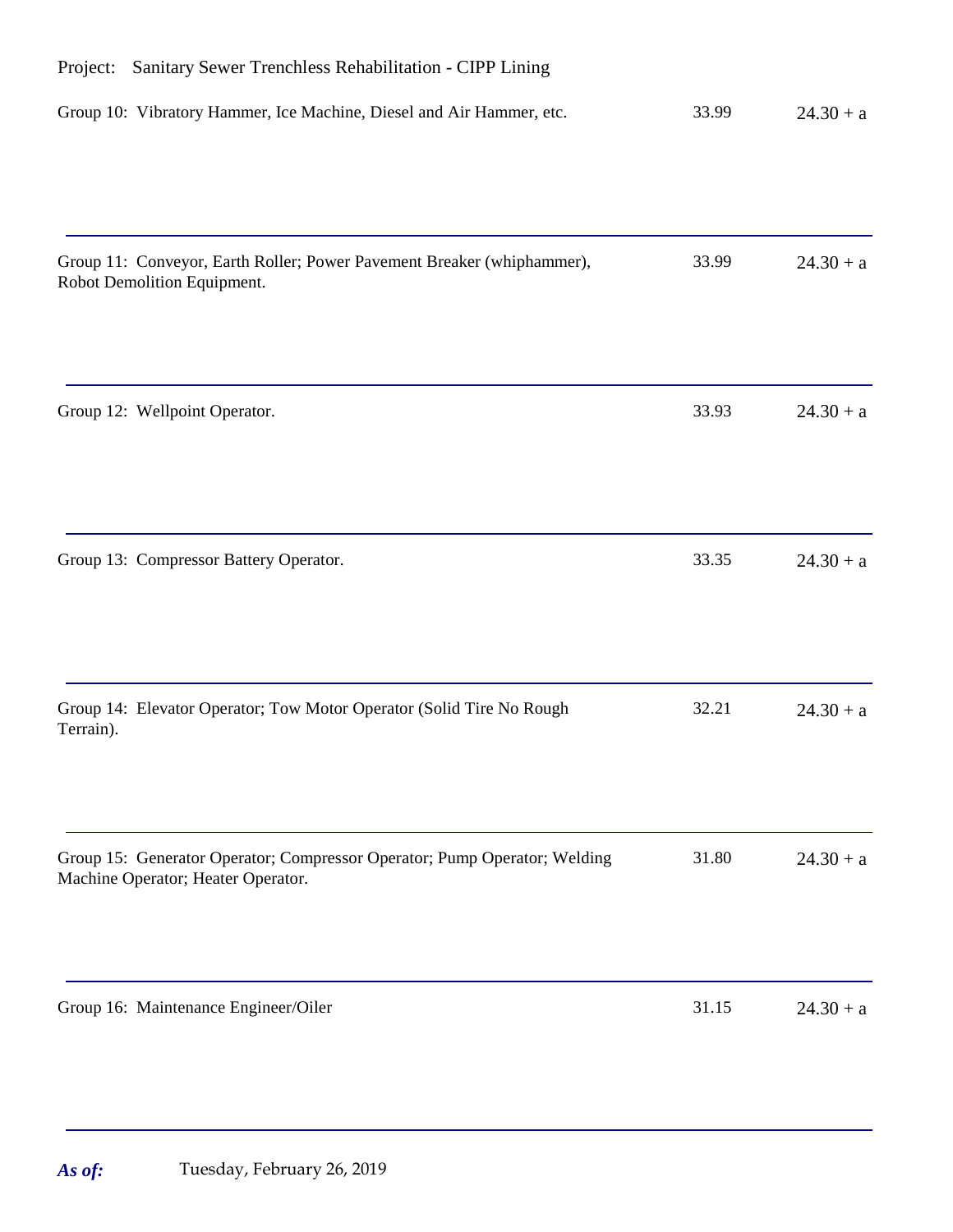| Project: Sanitary Sewer Trenchless Rehabilitation - CIPP Lining                                                  |       |                 |  |
|------------------------------------------------------------------------------------------------------------------|-------|-----------------|--|
| Group 17: Portable asphalt plant operator; portable crusher plant operator;<br>portable concrete plant operator. | 35.46 | $24.30 + a$     |  |
|                                                                                                                  | 33.04 |                 |  |
| Group 18: Power Safety Boat; Vacuum Truck; Zim Mixer; Sweeper; (minimum<br>for any job requiring CDL license).   |       | $24.30 + a$     |  |
| **NOTE: SEE BELOW                                                                                                |       |                 |  |
| ----LINE CONSTRUCTION----(Railroad Construction and Maintenance)----                                             |       |                 |  |
| 20) Lineman, Cable Splicer, Technician                                                                           | 48.19 | $6.5\% + 22.00$ |  |
| 21) Heavy Equipment Operator                                                                                     | 42.26 | $6.5\% + 19.88$ |  |
| 22) Equipment Operator, Tractor Trailer Driver, Material Men                                                     | 40.96 | $6.5\% + 19.21$ |  |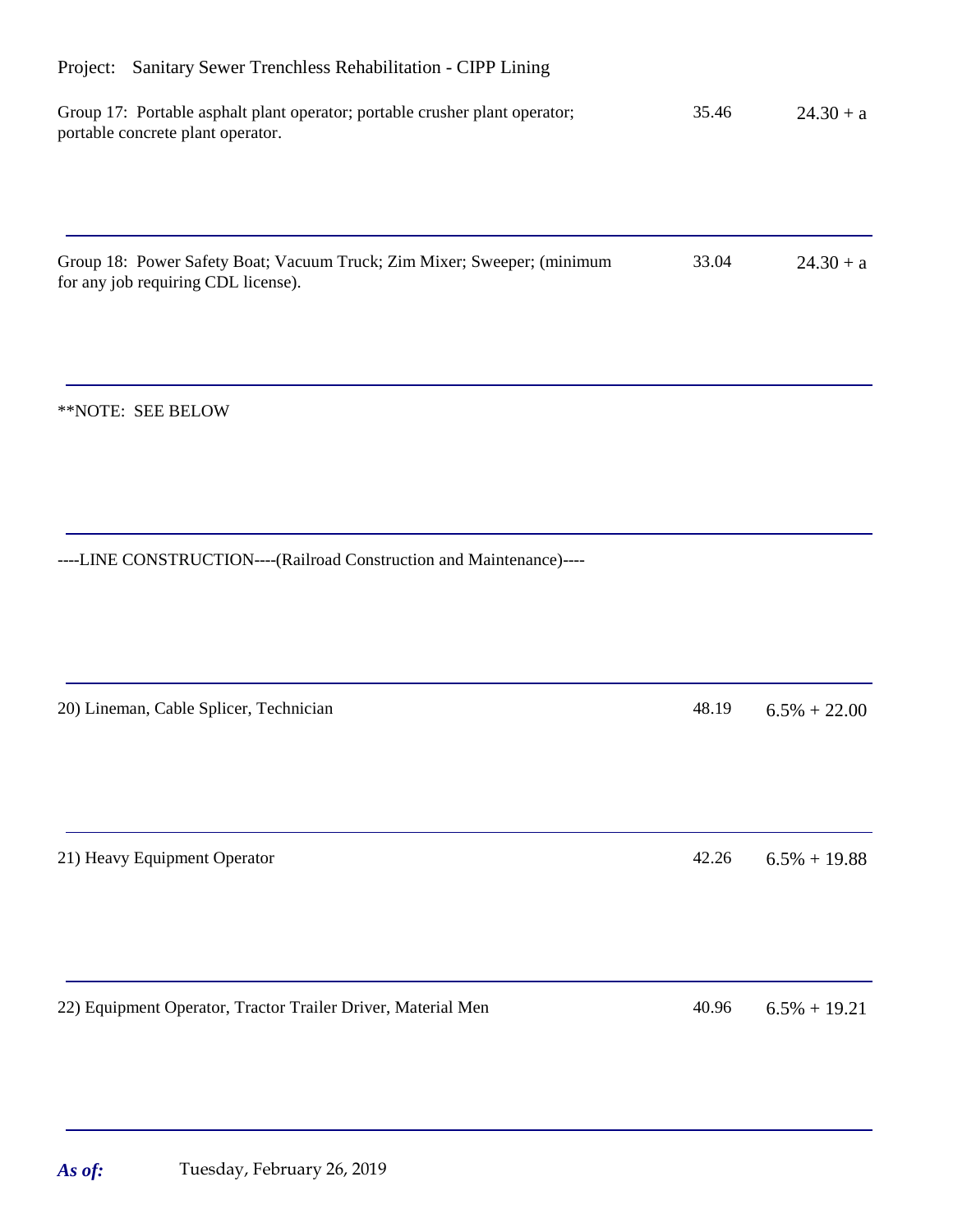----LINE CONSTRUCTION----

#### 23a) Truck Driver  $\frac{40.96}{6.5\% + 17.76}$

| 24) Driver Groundmen          | 30.92 | $6.5\% + 9.70$  |
|-------------------------------|-------|-----------------|
|                               |       |                 |
| 25) Groundmen                 | 22.67 | $6.5\% + 6.20$  |
|                               |       |                 |
| 26) Heavy Equipment Operators | 37.10 | $6.5\% + 10.70$ |
|                               |       |                 |

27) Linemen, Cable Splicers, Dynamite Men  $41.22$  6.5% + 12.20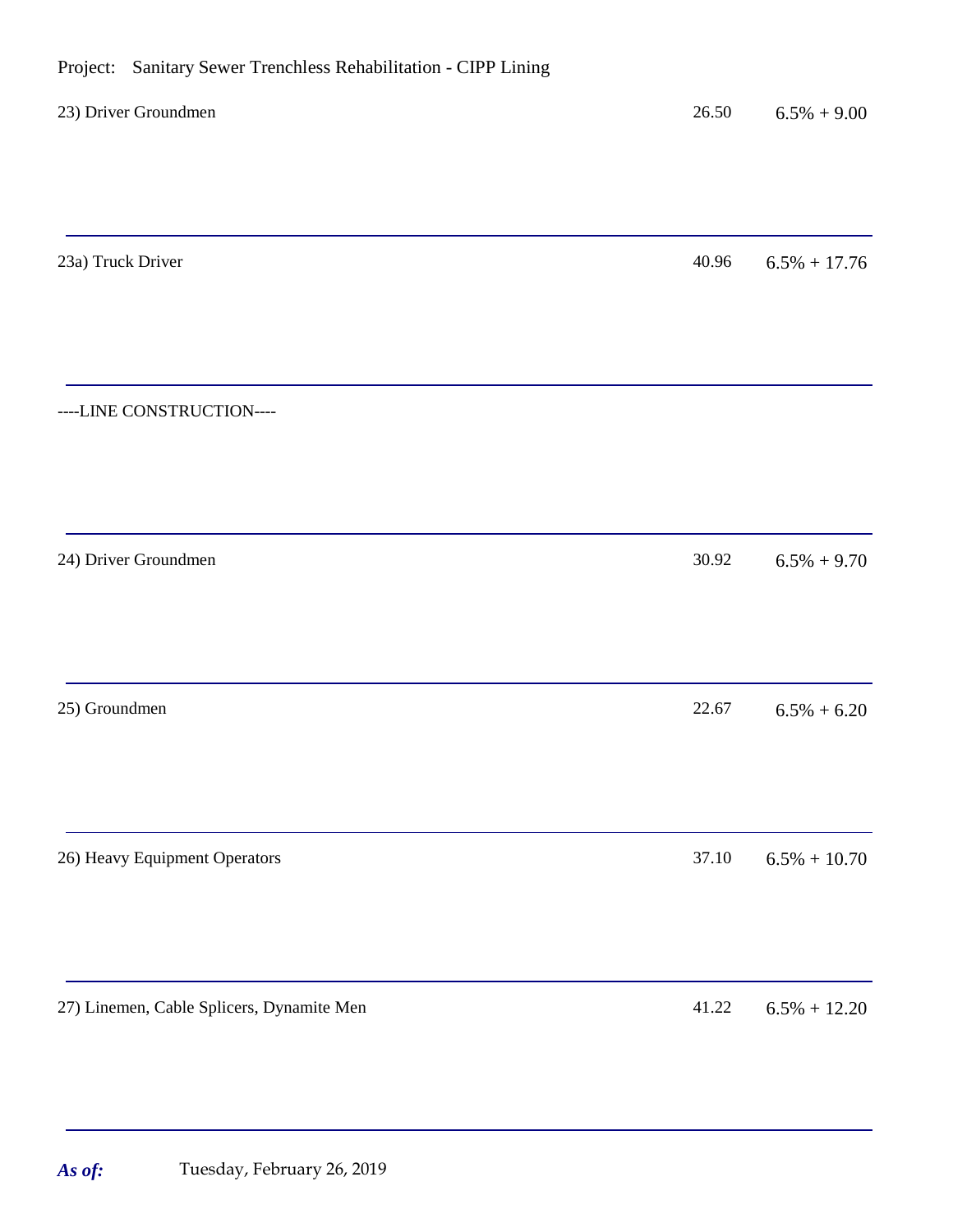28) Material Men, Tractor Trailer Drivers, Equipment Operators 35.04 6.5% + 10.45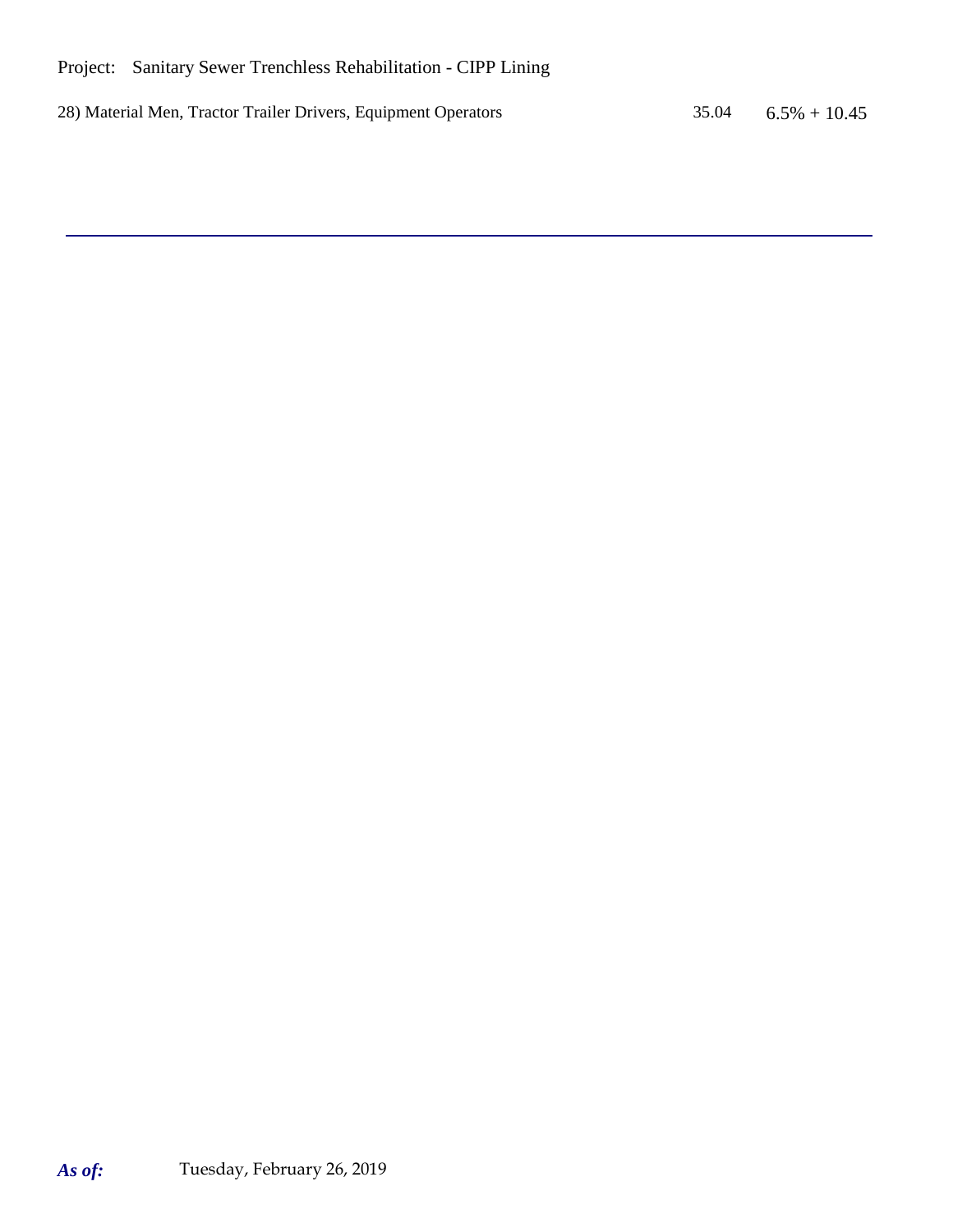*Welders: Rate for craft to which welding is incidental.*

*\*Note: Hazardous waste removal work receives additional \$1.25 per hour for truck drivers.*

*\*\*Note: Hazardous waste premium \$3.00 per hour over classified rate*

*ALL Cranes: When crane operator is operating equipment that requires a fully licensed crane operator to operate he receives an extra \$4.00 premium in addition to the hourly wage rate and benefit contributions:*

*1) Crane handling or erecting structural steel or stone; hoisting engineer (2 drums or over)*

*2) Cranes (100 ton rate capacity and over) Bauer Drill/Caisson*

*3) Cranes (under 100 ton rated capacity)*

Crane with 150 ft. boom (including jib) - \$1.50 extra Crane with 200 ft. boom (including jib) - \$2.50 extra Crane with 250 ft. boom (including jib) - \$5.00 extra Crane with 300 ft. boom (including jib) - \$7.00 extra Crane with 400 ft. boom (including jib) - \$10.00 extra

All classifications that indicate a percentage of the fringe benefits must be calculated at the percentage rate times the "base hourly rate".

Apprentices duly registered under the Commissioner of Labor's regulations on "Work Training Standards for Apprenticeship and Training Programs" Section 31-51-d-1 to 12, are allowed to be paid the appropriate percentage of the prevailing journeymen hourly base and the full fringe benefit rate, providing the work site ratio shall not be less than one full-time journeyperson instructing and supervising the work of each apprentice in a specific trade.

*~~Connecticut General Statute Section 31-55a: Annual Adjustments to wage rates by contractors doing state work ~~*

 *The Prevailing wage rates applicable to this project are subject to annual adjustments each July 1st for the duration of the project.* 

 *Each contractor shall pay the annual adjusted prevailing wage rate that is in effect each July 1st, as posted by the Department of Labor.* 

 *It is the contractor's responsibility to obtain the annual adjusted prevailing wage rate increases directly from the Department of Labor's website.*

 *The annual adjustments will be posted on the Department of Labor's Web page: www.ct.gov/dol.*

 *The Department of Labor will continue to issue the initial prevailing wage rate schedule to the Contracting Agency for the project.*

 *All subsequent annual adjustments will be posted on our Web Site for contractor access.* 

 *Contracting Agencies are under no obligation pursuant to State labor law to pay any increase due to the annual adjustment provision.*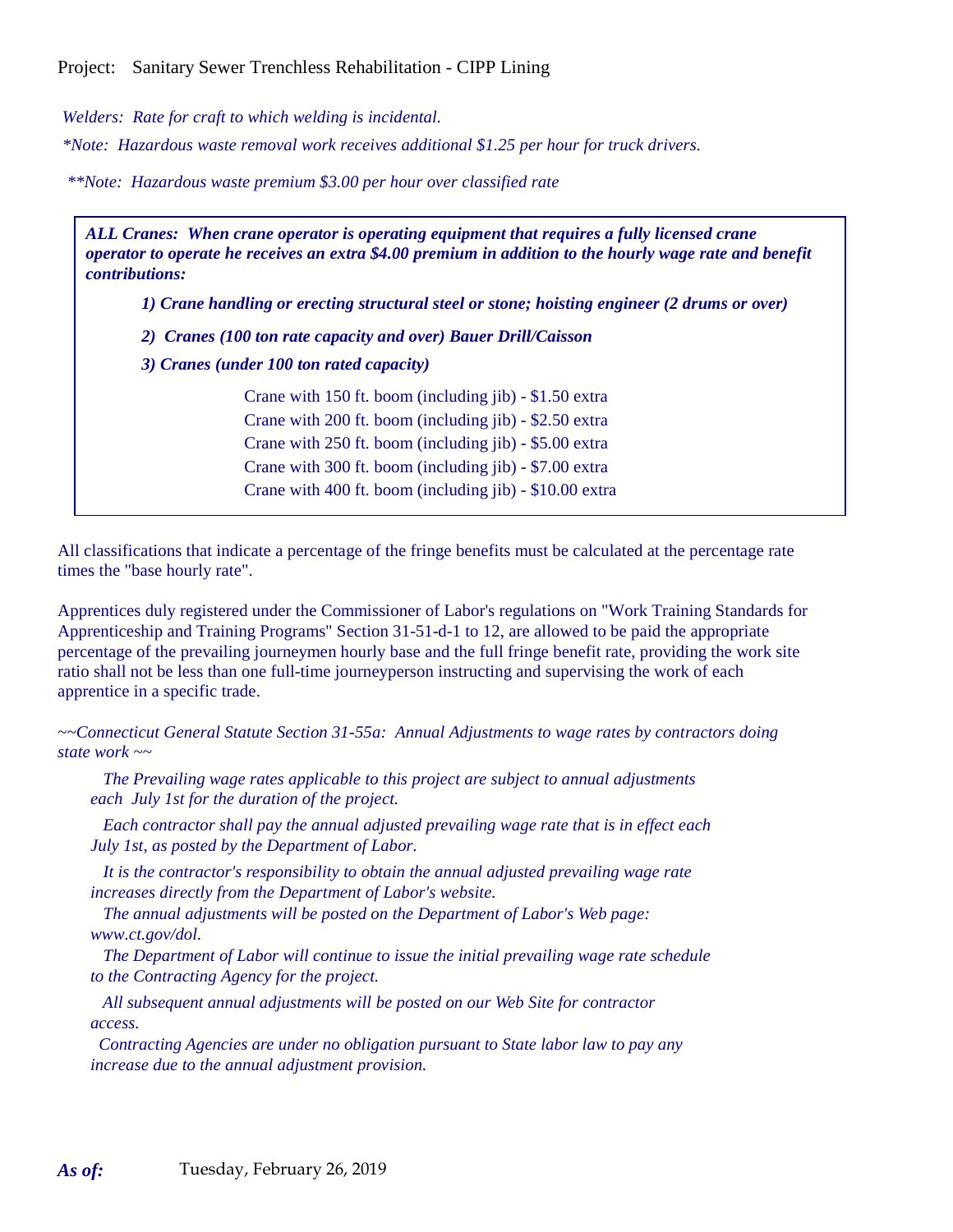## Project: Sanitary Sewer Trenchless Rehabilitation - CIPP Lining

*Effective October 1, 2005 - Public Act 05-50: any person performing the work of any mechanic, laborer, or worker shall be paid prevailing wage*

All Person who perform work ON SITE must be paid prevailing wage for the appropriate mechanic, laborer, or worker classification.

All certified payrolls must list the hours worked and wages paid to All Persons who perform work ON SITE regardless of their ownership i.e.: (Owners, Corporate Officers, LLC Members, Independent Contractors, et. al)

Reporting and payment of wages is required regardless of any contractual relationship alleged to exist between the contractor and such person.

#### **~~Unlisted classifications needed for work not included within the scope of the classifications listed may be added after award only as provided in the labor standards contract clause (29 CFR 5.5 (a) (1) (ii)).**

Please direct any questions which you may have pertaining to classification of work and payment of prevailing wages to the Wage and Workplace Standards Division, telephone (860)263-6790.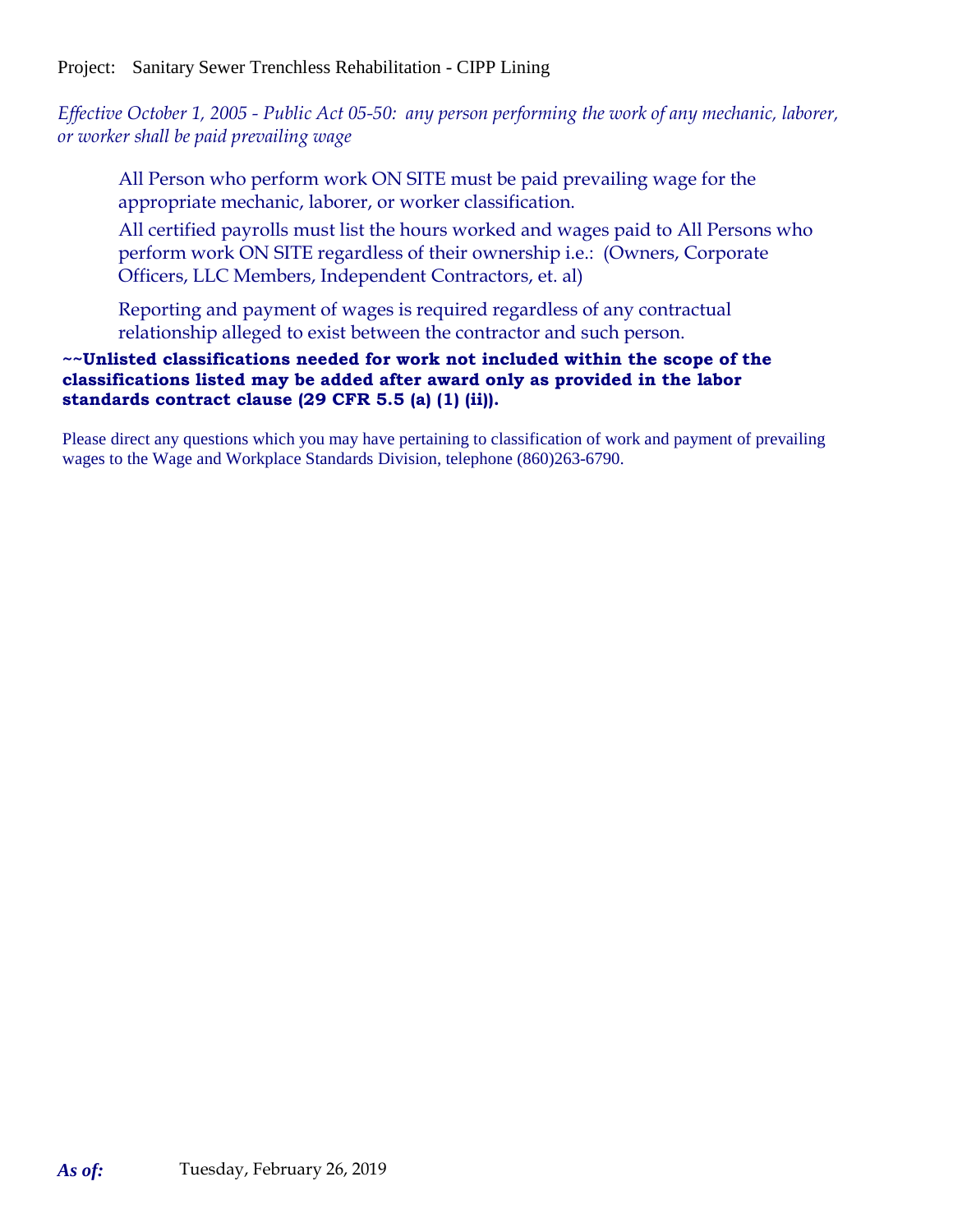**ATTACHMENT 1C**

**GNHWPCA PROJECT NO. SSR 2019-01**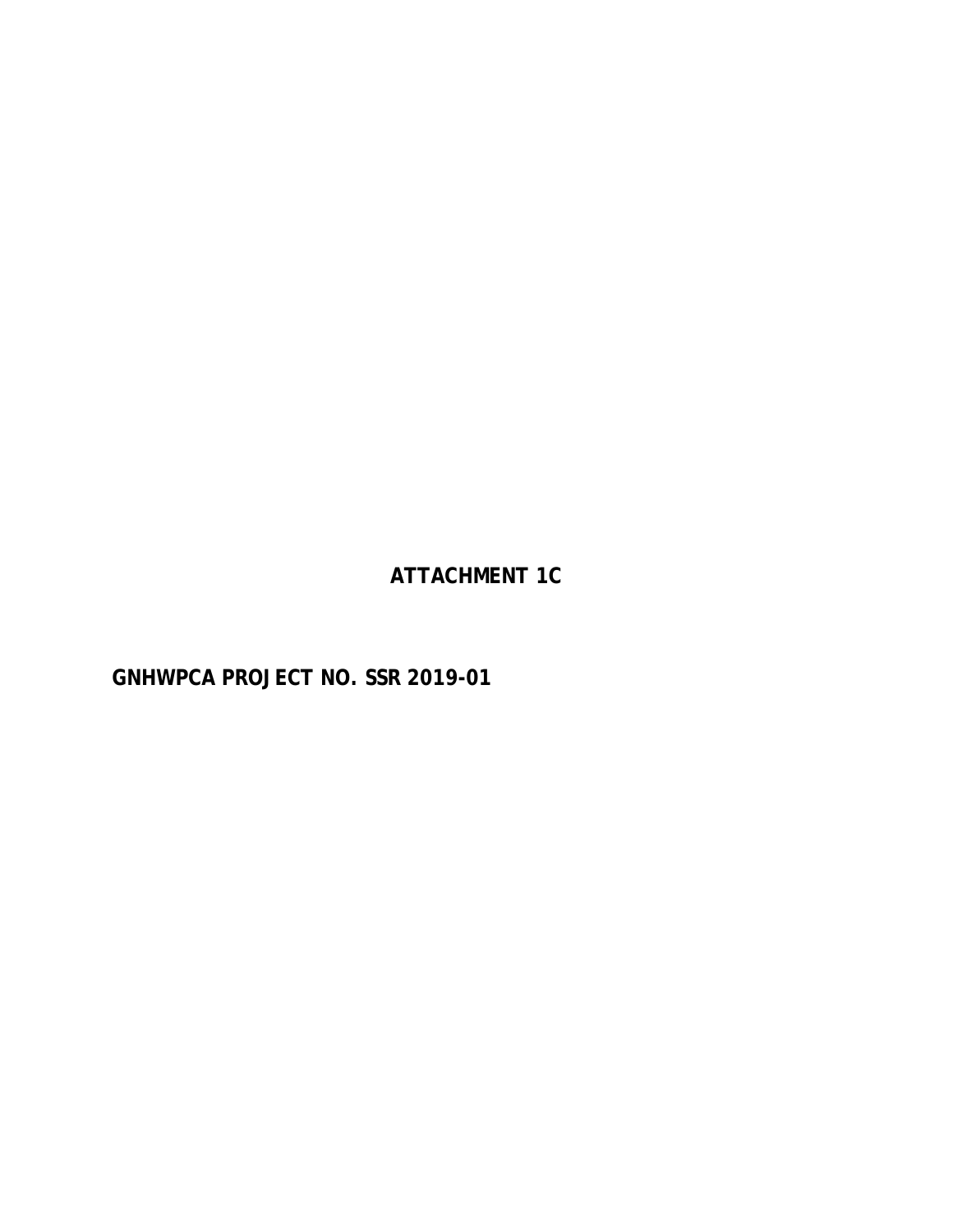| Street         | Upstream   | Downstream | Cleaning           | <b>CCTV</b>               | <b>CIPP</b>        | Diameter | Length     | No.            | Sheet          |
|----------------|------------|------------|--------------------|---------------------------|--------------------|----------|------------|----------------|----------------|
|                | Manhole    | Manhole    |                    |                           |                    | (in)     | $($ lf $)$ | laterals       | Number         |
| <b>GEORGE</b>  | NUN03M0455 | NUN03M0921 | X                  | $\pmb{\mathsf{X}}$        | X                  | 25X37    | 178        | 3              | 1              |
| <b>GEORGE</b>  | NUN03M0921 | NUN03M0520 | $\pmb{\mathsf{X}}$ | X                         | X                  | 25X37    | 42         | $\mathbf{1}$   | $\mathbf{1}$   |
| <b>GEORGE</b>  | NUN03M0520 | NUN03M0521 | X                  | $\boldsymbol{\mathsf{X}}$ | X                  | 25X37    | 196        | 3              | 1              |
| <b>GEORGE</b>  | NUN03M0521 | NUN03M0522 | X                  | $\mathsf{X}$              | $\mathsf{x}$       | 30X45    | 273        | 7              | $\mathbf{1}$   |
| <b>GEORGE</b>  | NUN03M0522 | NUN03M0523 | X                  | $\pmb{\mathsf{X}}$        | $\pmb{\mathsf{X}}$ | 30X45    | 270        | 9              | 1              |
| <b>WHALLEY</b> | NBU07M0149 | NUB07M0263 | X                  | X                         | $\mathsf{X}$       | 36       | 125        | 0              | $\overline{2}$ |
| <b>GARDEN</b>  | NBU11M1412 | NBU11M1415 | X                  | $\pmb{\mathsf{X}}$        | X                  | 20X30    | 144        | 5              | 3              |
| <b>GARDEN</b>  | NBU11M1415 | NBU11M1416 | X                  | $\mathsf{X}$              | $\pmb{\mathsf{X}}$ | 20X30    | 133        | $\overline{7}$ | 3              |
| <b>GARDEN</b>  | NBU11M1416 | NBU11M1417 | $\pmb{\mathsf{X}}$ | $\mathsf{\chi}$           | $\pmb{\mathsf{X}}$ | 20X30    | 133        | 5              | 3              |
| <b>GARDEN</b>  | NBU11M1417 | NBU11M1418 | X                  | X                         | X                  | 20X30    | 133        | 6              | 3              |
| <b>GARDEN</b>  | NBU11M1418 | NBU11M0010 | X                  | X                         | $\pmb{\mathsf{X}}$ | 20X30    | 31         | $\Omega$       | 3              |
| <b>HIGH</b>    | NUN03M0532 | NUN03M0533 | $\pmb{\mathsf{X}}$ | $\pmb{\mathsf{X}}$        | $\pmb{\mathsf{X}}$ | 20X30    | 155        | 3              | 4              |
| <b>HIGH</b>    | NUN03M0533 | NUN03M0534 | X                  | $\pmb{\mathsf{X}}$        | X                  | 20X30    | 62         | $\mathbf{1}$   | 4              |
| <b>HIGH</b>    | NUN03M0534 | NUN03M0535 | $\pmb{\mathsf{X}}$ | $\mathsf{X}$              | Χ                  | 20X30    | 124        | 3              | 4              |
| <b>HIGH</b>    | NUN03M0535 | NUN03M0528 | $\pmb{\mathsf{X}}$ | $\boldsymbol{\mathsf{X}}$ | $\pmb{\mathsf{X}}$ | 20X30    | 33         | $\Omega$       | 4              |
| <b>STATE</b>   | NHU10M0996 | NHU10M0997 | X                  | $\boldsymbol{\mathsf{X}}$ | X                  | 20X30    | 62         | $\mathbf{1}$   | 5              |
| <b>STATE</b>   | NHU10M0997 | NHU10M0379 | X                  | $\mathsf{X}$              | $\pmb{\times}$     | 20X30    | 275        | 5              | 5              |
| <b>CANNER</b>  | NHU04M0513 | NHU04M0511 | X                  | $\pmb{\mathsf{X}}$        | X                  | 30X45    | 275        | 5              | 6              |
| <b>CANNER</b>  | NHU04M0511 | NHU05M0509 | $\pmb{\mathsf{X}}$ | $\pmb{\mathsf{X}}$        | $\pmb{\mathsf{X}}$ | 30X45    | 25         | 0              | 6              |
| <b>CANNER</b>  | NHU05M0509 | NHU05M0357 | $\pmb{\mathsf{X}}$ | $\pmb{\mathsf{X}}$        | X                  | 35X52    | 253        | 8              | 6              |
| <b>CANNER</b>  | NHU05M0357 | NHU05M0358 | X                  | $\mathsf{X}$              | $\pmb{\mathsf{X}}$ | 35X52    | 304        | 12             | $\overline{7}$ |
| CANNER         | NHU05M0358 | NHU05M0683 | $\pmb{\mathsf{X}}$ | $\pmb{\mathsf{X}}$        | $\pmb{\mathsf{X}}$ | 35X52    | 268        | 7              | 7              |
| <b>CANNER</b>  | NHU05M0683 | NHU05M0684 | X                  | X                         | X                  | 48       | 403        | 13             | 8              |
| <b>CANNER</b>  | NHU05M0684 | NHU05M0687 | X                  | X                         | X                  | 48       | 334        | 12             | 9              |
| CANNER         | NHU05M0687 | NHU05M0690 | Χ                  | $\pmb{\mathsf{X}}$        | $\pmb{\times}$     | 48       | 318        | 6              | 9              |
| <b>JAMES</b>   | NFH01M0105 | NFH03M0002 | X                  | X                         | X                  | 25X37    | 431        | $\overline{2}$ | 10             |
|                |            |            |                    |                           |                    |          |            |                |                |
|                |            |            |                    |                           |                    |          |            |                |                |
|                |            |            |                    |                           |                    |          |            |                |                |
|                |            |            |                    |                           |                    |          |            |                |                |

# **SSR 2019-01 : Schedule of Sewers to be Cleaned, CCTV Inspected and Rehabilitated**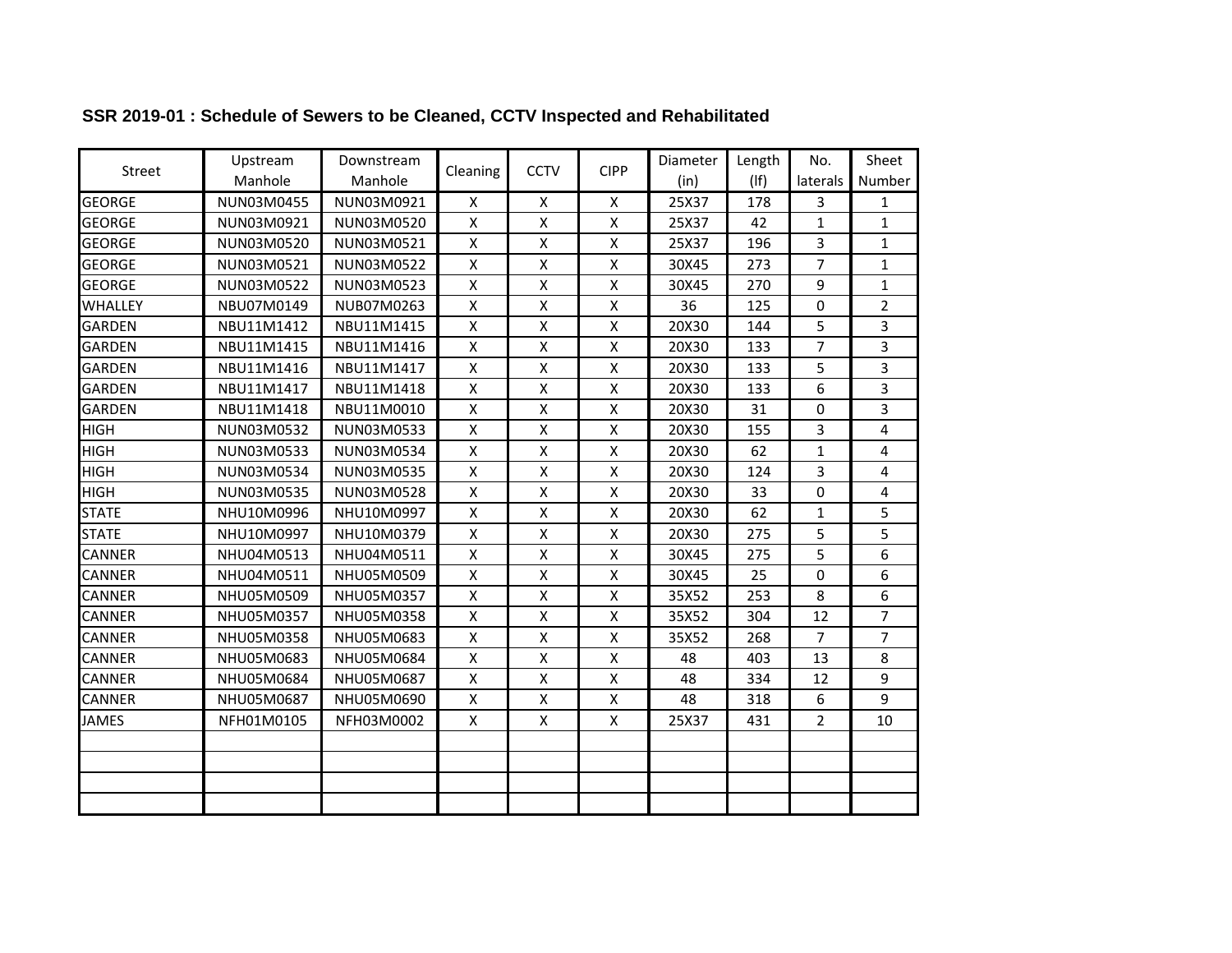**ATTACHMENT 1D**

**GNHWPCA PROJECT NO. SSR 2019-01**